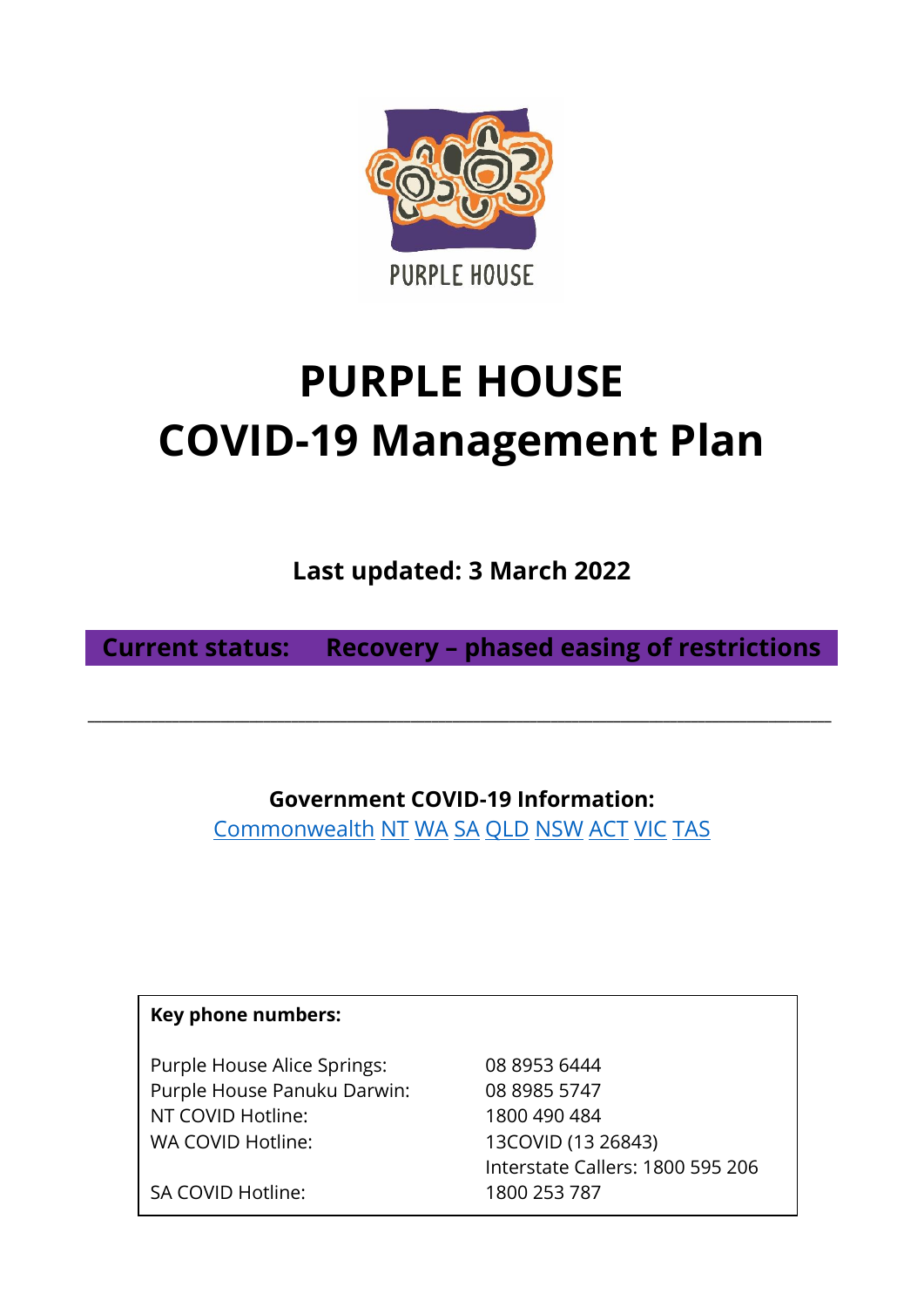## **Contents**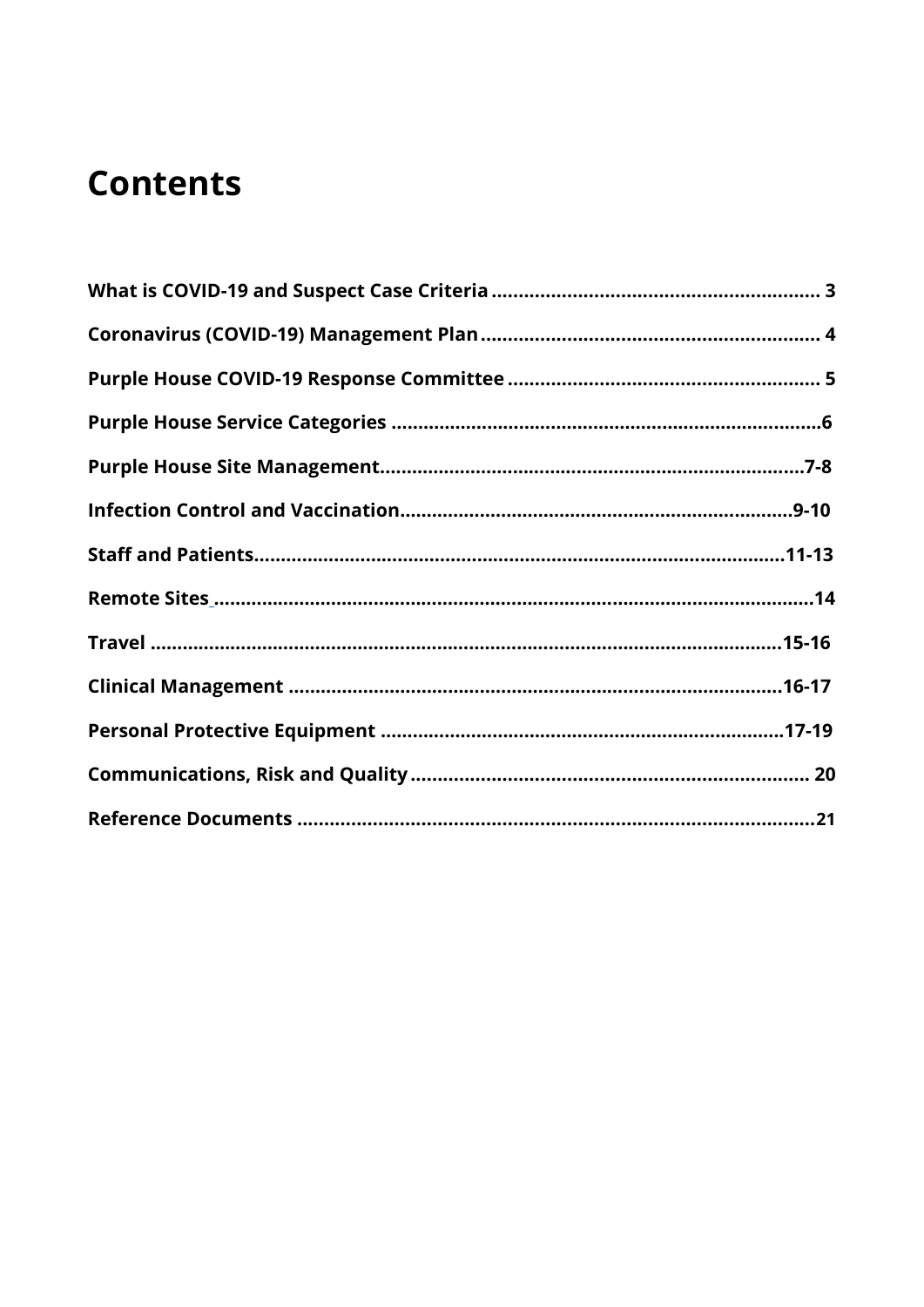## <span id="page-2-0"></span>**What is COVID-19 (Coronavirus)**

Visit the [World Health Organisation](https://www.who.int/emergencies/diseases/novel-coronavirus-2019) for background on COVID-19.

#### **Symptoms**

Symptoms can range from very mild illness to pneumonia symptoms. Some people will recover easily, others may get very sick very quickly and it can be fatal. People with Coronavirus (COVID-19) may experience:

- fever and respiratory symptoms (coughing, sore throat and shortness of breath)
- other symptoms can include runny nose, acute blocked nose, headache, muscle or joint pains, nausea, diarrhoea, vomiting, loss of sense of smell, altered sense of taste, loss of appetite and fatigue

\_\_\_\_\_\_\_\_\_\_\_\_\_\_\_\_\_\_\_\_\_\_\_\_\_\_\_\_\_\_\_\_\_\_\_\_\_\_\_\_\_\_\_\_\_\_\_\_\_\_\_\_\_\_\_\_\_\_\_\_\_\_\_\_\_\_\_\_\_\_\_\_\_\_\_\_\_\_\_\_\_\_\_\_\_\_\_

#### **Transmission**

The virus spreads from person to person in several different ways, including from:

- close contact with an infectious person
- an infected person's mouth or nose in small liquid particles when they cough, sneeze, speak, sing or breathe
- touching objects or surfaces (like handles or tables) contaminated by the virus
- poorly ventilated and/or crowded indoor settings

#### **Preventing the spread of Coronavirus (COVID-19)**

To help slow the spread of COVID-19 you should:

- get vaccinated if able to do so
- practise good hygiene, including
	- washing your hands frequently with soap and water and/or use hand sanitiser (especially around eating, using the toilet and after touching surfaces in public places)
	- cover your cough and sneeze with tissues and dispose of them immediately, wash your hands or use hand sanitiser (OR cough or sneeze into your elbow NOT YOUR HANDS and use alcohol-based hand sanitiser)
- practise physical distancing
- wear a mask in areas with community transmission
- isolate or quarantine if required

## <span id="page-2-2"></span>**Suspect Case Criteria**

<span id="page-2-1"></span>The Northern Territory Government Centre for Disease Control (CDC) provides the latest criteria for COVID-19 testing. If the patient satisfies Epidemiological A, B, C, or D and clinical criteria, they are classified as a suspect case. For current suspect case criteria please visit the NTG CDC Alert [website.](https://health.nt.gov.au/health-alerts/covid-19-alert-for-clinicians) Close contact definition can be found [here](https://www.healthdirect.gov.au/coronavirus-covid-19-how-to-avoid-infection-faqs).

\_\_\_\_\_\_\_\_\_\_\_\_\_\_\_\_\_\_\_\_\_\_\_\_\_\_\_\_\_\_\_\_\_\_\_\_\_\_\_\_\_\_\_\_\_\_\_\_\_\_\_\_\_\_\_\_\_\_\_\_\_\_\_\_\_\_\_\_\_\_\_\_\_\_\_\_\_\_\_\_\_\_\_\_\_\_\_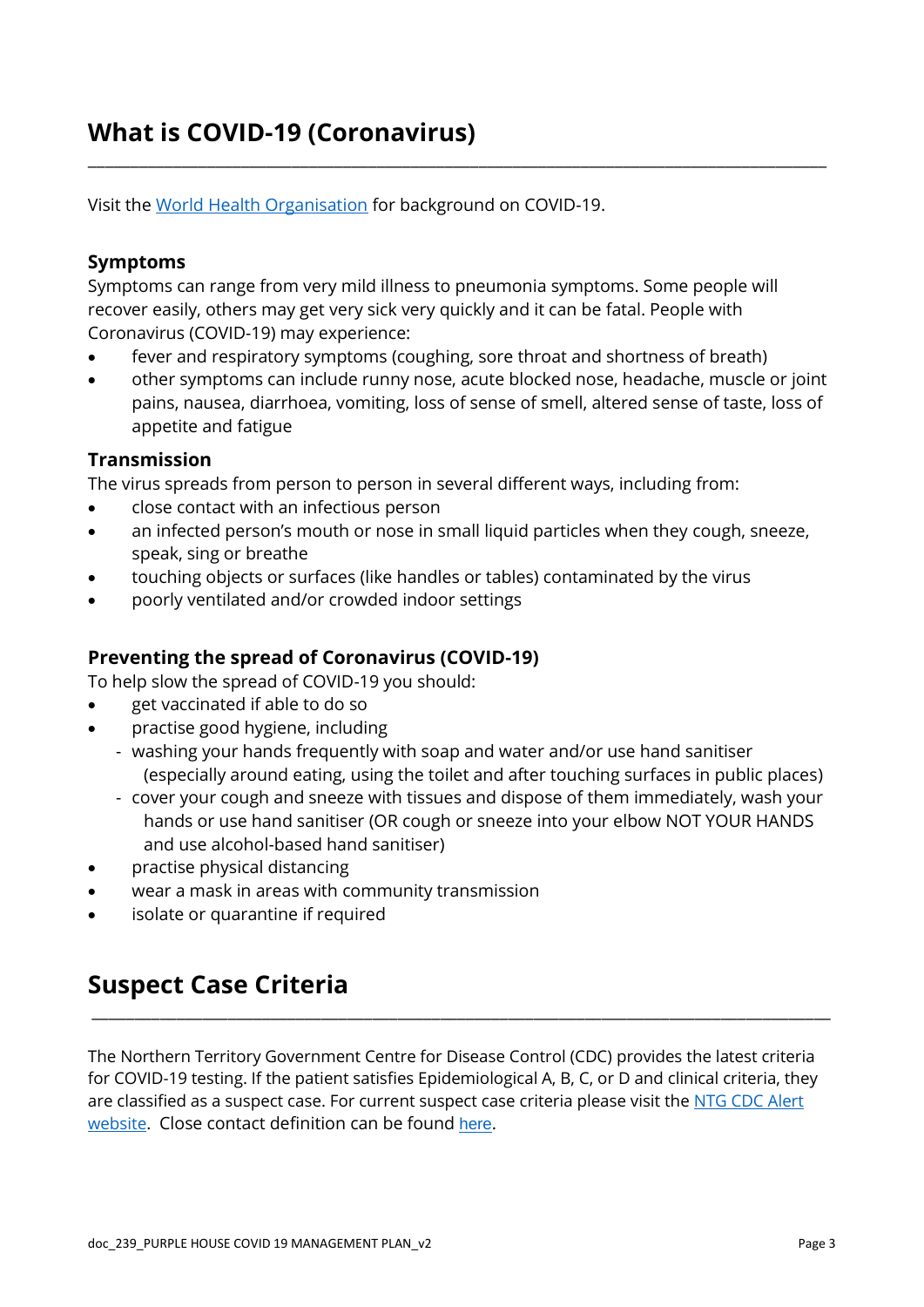## **COVID-19 Management Plan**

This Management Plan outlines the approach taken by Purple House in responding to the COVID-19 pandemic. All patients/clients associated with Purple House services are identified as vulnerable according to WHO guidelines, therefore, extra precautions will be taken. The plan and reference documents are in the staff Dropbox under the 'COVID 19 Response' folder. Each site has a COVID-19 Safety Plan/checklist which sits under the Management Plan.

\_\_\_\_\_\_\_\_\_\_\_\_\_\_\_\_\_\_\_\_\_\_\_\_\_\_\_\_\_\_\_\_\_\_\_\_\_\_\_\_\_\_\_\_\_\_\_\_\_\_\_\_\_\_\_\_\_\_\_\_\_\_\_\_\_\_\_\_\_\_\_\_\_\_\_\_\_\_\_\_\_\_\_\_\_\_\_

The directions of the Commonwealth, state and territory Chief Medical Officers set the foundation for Purple House's response to COVID-19, with organisation specific operational responses and additional measures determined by the Purple House CEO and COVID-19 Response Committee. All staff have a responsibility to remain up to date with the organisation's COVID-19 Management Plan and government directions.

During the pandemic, Purple House has continued to flexibly modify services and activity across its sites in response to changing risk levels, always taking a conservative approach given the vulnerability of our patients and their communities. Service interruptions have varied from closing down the site except for essential services and moving to a scaled down outreach model, to full-service provision with enhanced infection control practices and scaled down group activities. The focus is to maintain core services where possible, including dialysis, Primary Health Care, Aged Care and NDIS services, and outreach social services, while reducing non-essential visitors to Purple House facilities and maintaining infection control practices.

Our strategic objectives are to:

- Minimise transmissibility, morbidity and mortality
- Support and minimise the burden on health services
- Inform, engage and empower patients and staff



#### <span id="page-3-0"></span>**Response stages:**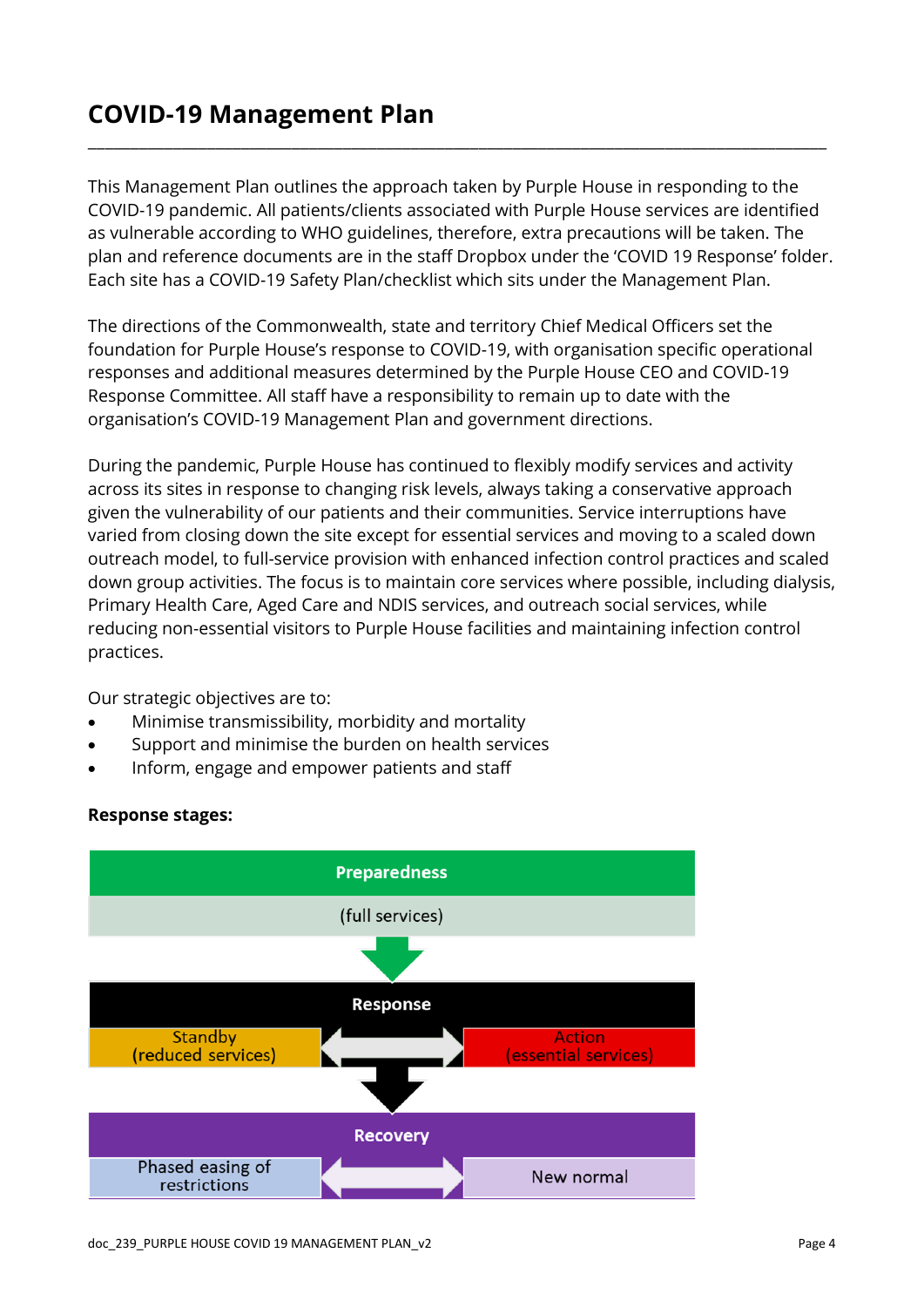## **Purple House COVID-19 Response Committee**

| <b>Committee Role</b>                 |                         |
|---------------------------------------|-------------------------|
| CEO COVID-19 Response Manager         | Sarah Brown             |
| <b>HR Manager</b>                     | Kerri Mitchell          |
| <b>Business Manager</b>               | Gabriel Waterford       |
| <b>Communications Manager</b>         | Kate Clark              |
| Dialysis Services Co-Managers         | Penny Clough/ Karolynn  |
|                                       | Maurice                 |
| Panuku Manager                        | <b>Heather Hall</b>     |
| Social Support Services Coordinator   | Anne Ronberg            |
| Aged and Disability Services Manager  | Barbara Goodwin         |
| Central Australian Stores Coordinator | Rita Anderson           |
| Top End Stores Coordinator            | Michelle Misener        |
| <b>Clinical Logistics Manager</b>     | <b>Cherie Hughes</b>    |
| Essential Worker Permit Coordinator   | <b>Stacy Lee Hughes</b> |
| <b>Medical Advisor</b>                | Dr Simon Quilty         |

\_\_\_\_\_\_\_\_\_\_\_\_\_\_\_\_\_\_\_\_\_\_\_\_\_\_\_\_\_\_\_\_\_\_\_\_\_\_\_\_\_\_\_\_\_\_\_\_\_\_\_\_\_\_\_\_\_\_\_\_\_\_\_\_\_\_\_\_\_\_\_\_\_\_\_\_\_\_\_\_\_\_\_\_\_\_\_

#### **Emergency response team:**

Sarah Brown, Gabriel Waterford, Penny Clough, Karolynn Maurice, Heather Hall, Kate Clark, Simon Quilty

Emergency email: [ceo@purplehouse.org.au](mailto:ceo@purplehouse.org.au) or [communications@purplehouse.org.au](mailto:communications@purplehouse.org.au)

For the full list of COVID-19 Committee Roles and Responsibilities see *reference document 1 (COVID 19 Response - Roles and Responsibilities)*.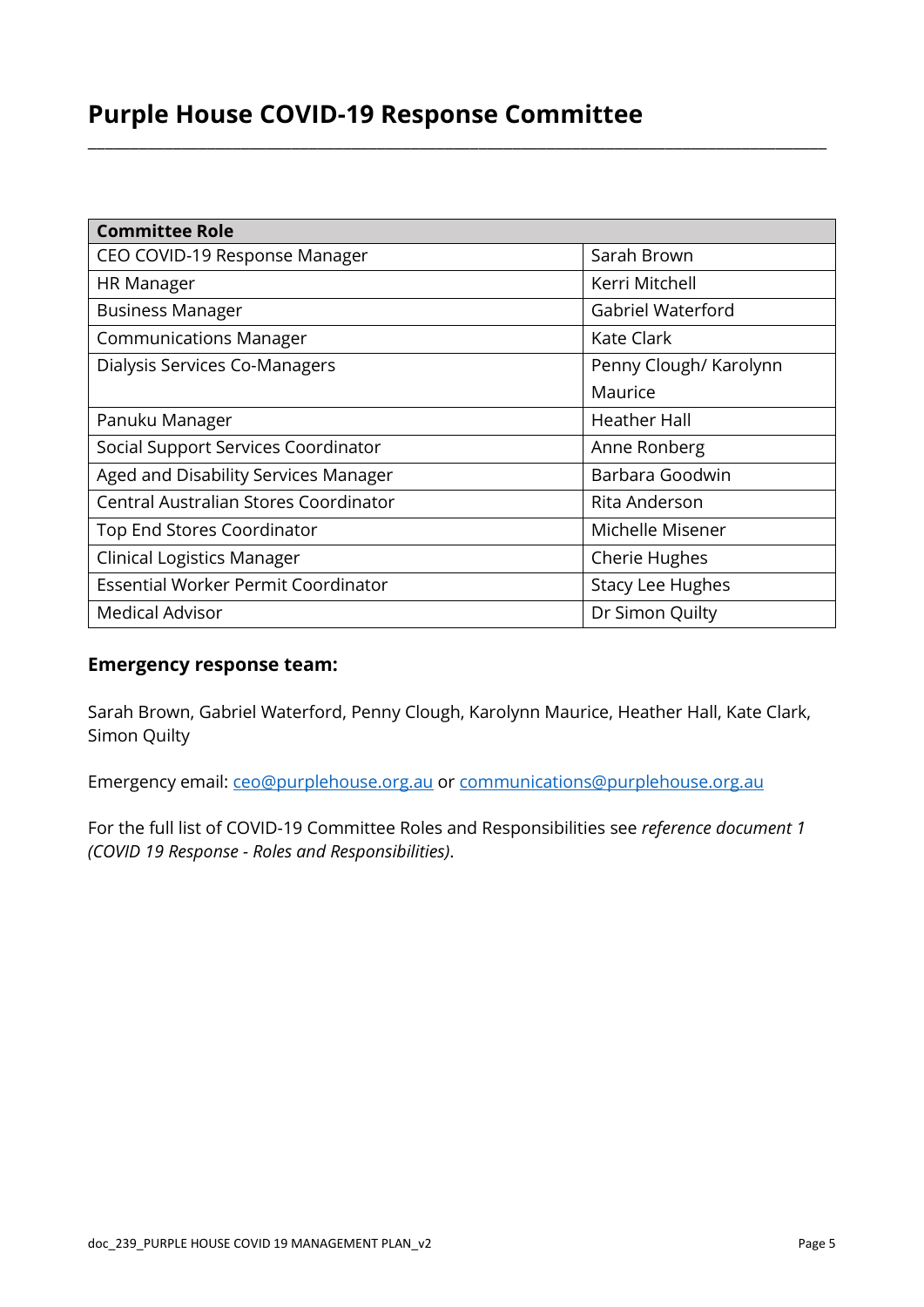## **Purple House Service Categories**

| <b>FULL SERVICES</b>                                                                                                                                                                                                                                                                                                                     | <b>REDUCED SERVICES</b>                                                                                                                                                                                                                                                                                                                                                                                                                                                                             | <b>ESSENTIAL SERVICES</b>                                                                                                                                                                                                                                                                                                                                                                                                                                             | <b>RECOVERY</b>                                                                                                                                                             |
|------------------------------------------------------------------------------------------------------------------------------------------------------------------------------------------------------------------------------------------------------------------------------------------------------------------------------------------|-----------------------------------------------------------------------------------------------------------------------------------------------------------------------------------------------------------------------------------------------------------------------------------------------------------------------------------------------------------------------------------------------------------------------------------------------------------------------------------------------------|-----------------------------------------------------------------------------------------------------------------------------------------------------------------------------------------------------------------------------------------------------------------------------------------------------------------------------------------------------------------------------------------------------------------------------------------------------------------------|-----------------------------------------------------------------------------------------------------------------------------------------------------------------------------|
| Drop in and transport services for<br>social visits to Alice Springs/Panuku<br>for patients and families                                                                                                                                                                                                                                 | No drop in/transport services for social<br>visits at Purple House for<br>patients/families                                                                                                                                                                                                                                                                                                                                                                                                         | No drop in/transport services for social<br>visits at Purple House for<br>patients/families                                                                                                                                                                                                                                                                                                                                                                           | -Service delivery and staff<br>planning as per the Pandemic<br>Response- Recovery Timetable<br>-Maintain strict infection control                                           |
| External visitors, volunteers, students,<br>contracted staff                                                                                                                                                                                                                                                                             | No external visitors, volunteers,<br>students, contracted staff*                                                                                                                                                                                                                                                                                                                                                                                                                                    | No external visitors, volunteers,<br>students, contract staff*                                                                                                                                                                                                                                                                                                                                                                                                        | processes such as hand hygiene,<br>physical distancing, respiratory                                                                                                         |
| Full outreach support and health care<br>services<br>Banking or shopping<br>Social services<br>Wellbeing checks<br>$\bullet$<br>Aged care home services<br>$\bullet$<br>Clinical review<br>Hospital visits<br>Transport and advocacy at<br>appointments<br>PHC services<br>GP weekly<br>Physio weekly<br>Podiatry weekly<br>Full time RN | Only outreach support and health care<br>services to patients<br>Banking or shopping<br>Social services<br>$\bullet$<br>Wellbeing checks<br>$\bullet$<br>Aged care home services<br>$\bullet$<br>Clinical review<br>$\bullet$<br>Hospital visits<br>$\bullet$<br>(in house essential aged care/NDIS<br>services only if unsafe to conduct these<br>services at home)<br>Transport and advocacy at<br>appointments (reduced 'non-essential'<br>appts - reschedule as able)<br>Decreased PHC services | Reduced outreach patients support<br>services<br>Implementing essential aged care<br>and NDIS packages as per "COVID-<br>19 care plans" only<br>Increased phone contact for<br>wellbeing checks. No regular social<br>support patient contact in person<br>Transport to essential health care<br>appointments only, and only if renal<br>transport unavailable<br>PHC services<br>Telehealth GP, physio and RN only<br>$\bullet$<br>No patient gatherings of any kind | etiquette, surface cleaning<br>practices.<br>-Regular communications with<br>staff and patients about the<br>internal and external changes<br>related to the Pandemic Plan. |
| Dialysis 6 days/week (town and<br>remote)                                                                                                                                                                                                                                                                                                | GP weekly- telehealth only<br>$\bullet$<br>No inhouse podiatry<br>$\bullet$<br>Outreach RN/physio unless<br>$\bullet$<br>essential the patient needs to be<br>reviewed in a clinical space<br>Reduced patient gatherings**<br>Patient transport restrictions**<br>Dialysis 6 days/week (town/remote), no<br>patient transfer remote communities                                                                                                                                                     | Patient transport restrictions*<br>Continuation of dialysis services to be<br>reviewed on a case by case basis, in<br>relation to locality.<br>Nephrology Telehealth Clinics<br>introduced to provide clinical<br>management to remote dialysis sites                                                                                                                                                                                                                 |                                                                                                                                                                             |

\*unless essential and relevant screening has been completed \*\*as per COVID-19 guidelines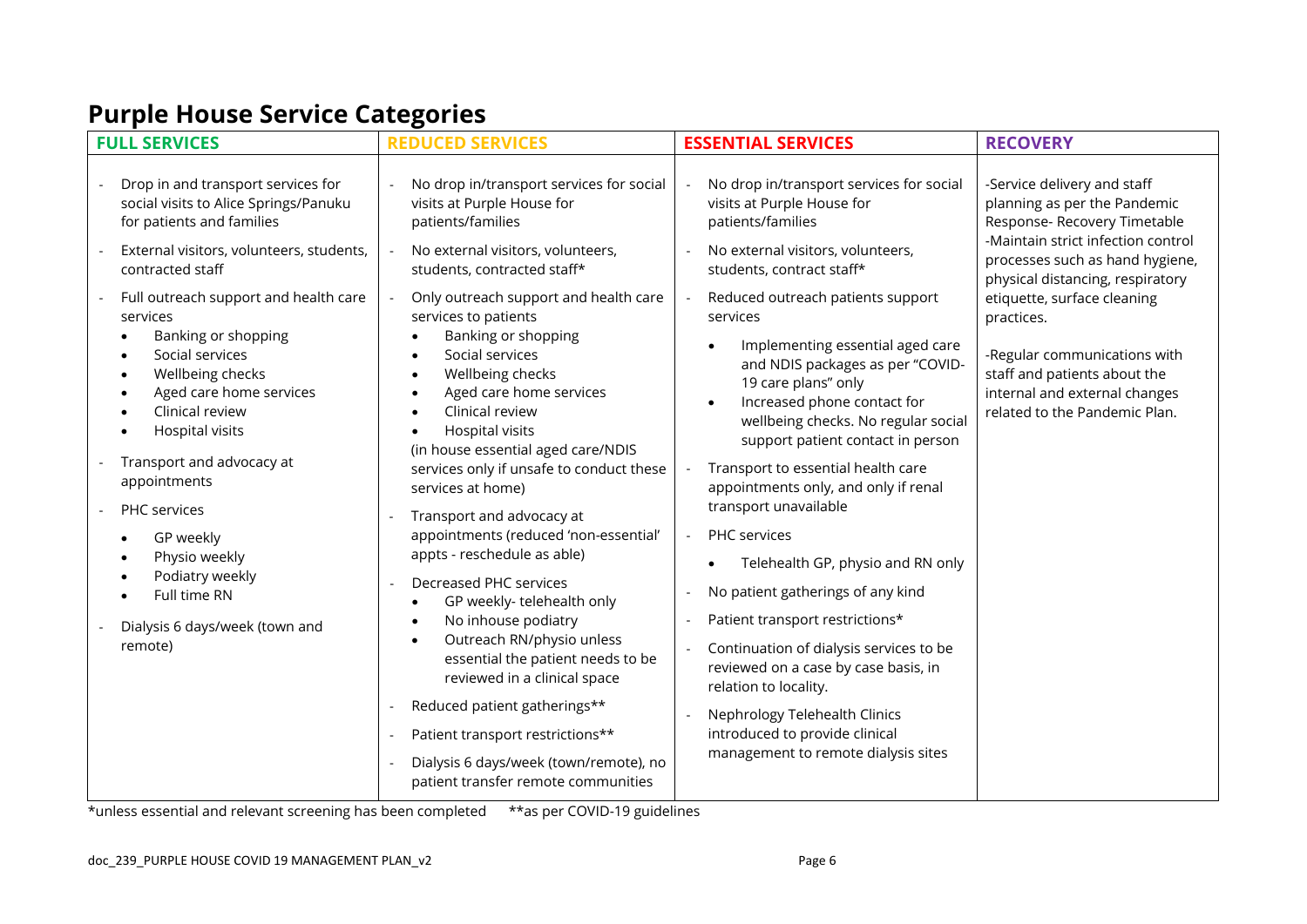### <span id="page-6-0"></span>**Purple House Site Management**

No one who meets the suspected case criteria may enter Purple House facilities. If a suspected case has entered the facilities, the relevant guidelines must be followed. Purple House will adhere to all government health directions and may take additional measures given the vulnerability of our client group. Checking in, hand hygiene and physical distancing should be practiced at all response levels at Purple House premises by everyone on site.

\_\_\_\_\_\_\_\_\_\_\_\_\_\_\_\_\_\_\_\_\_\_\_\_\_\_\_\_\_\_\_\_\_\_\_\_\_\_\_\_\_\_\_\_\_\_\_\_\_\_\_\_\_\_\_\_\_\_\_\_\_\_\_\_\_\_\_\_\_\_\_\_\_\_\_\_\_\_\_\_\_\_\_\_\_\_\_

#### **People at Purple House Premises**

#### STATUS: RESPONSE (Standby/Action)

- a) no visitors, only staff delivering/supporting essential services (other staff work at home if possible), only patients/clients on site for dialysis treatment or essential Aged Care/NDIS services following a wellness screening, some essential services may be delivered by outreach OR
- b) only patients/clients on site for dialysis treatment or essential Aged Care/NDIS services, all staff, approved essential visitors may enter after a wellness screening.

#### STATUS: RECOVERY (Phased easing of restrictions)

- All staff and patients/clients (in managed numbers) may be on site.
- A limited number of non-essential visitors may enter Purple House facilities.

#### **Gatherings at Purple House facilities**

Given the vulnerability of Purple House patients, extra precautions around group gatherings will be implemented at Purple House facilities.

#### STATUS: RESPONSE (Standby/Action)

Depending on the risk level and directions in place, either:

- a) no patient gatherings or activities will be undertaken (essential services only) OR
- b) small group gatherings may be undertaken by outreach offsite and outside.

#### STATUS: RECOVERY (Phased easing of restrictions)

Patient activities will be slowly re-introduced in limited numbers and undertaken offsite or spread across sites where possible.

#### <span id="page-6-1"></span>**Mask wearing**

Purple House abides by all CHO directions regarding mask wearing and may take additional measures to reduce risk. If there are positive cases in locations where we operate, the Purple House facilities in that region will require masks to be worn by all those working in or entering the facility – even if there is not a CHO mask mandate.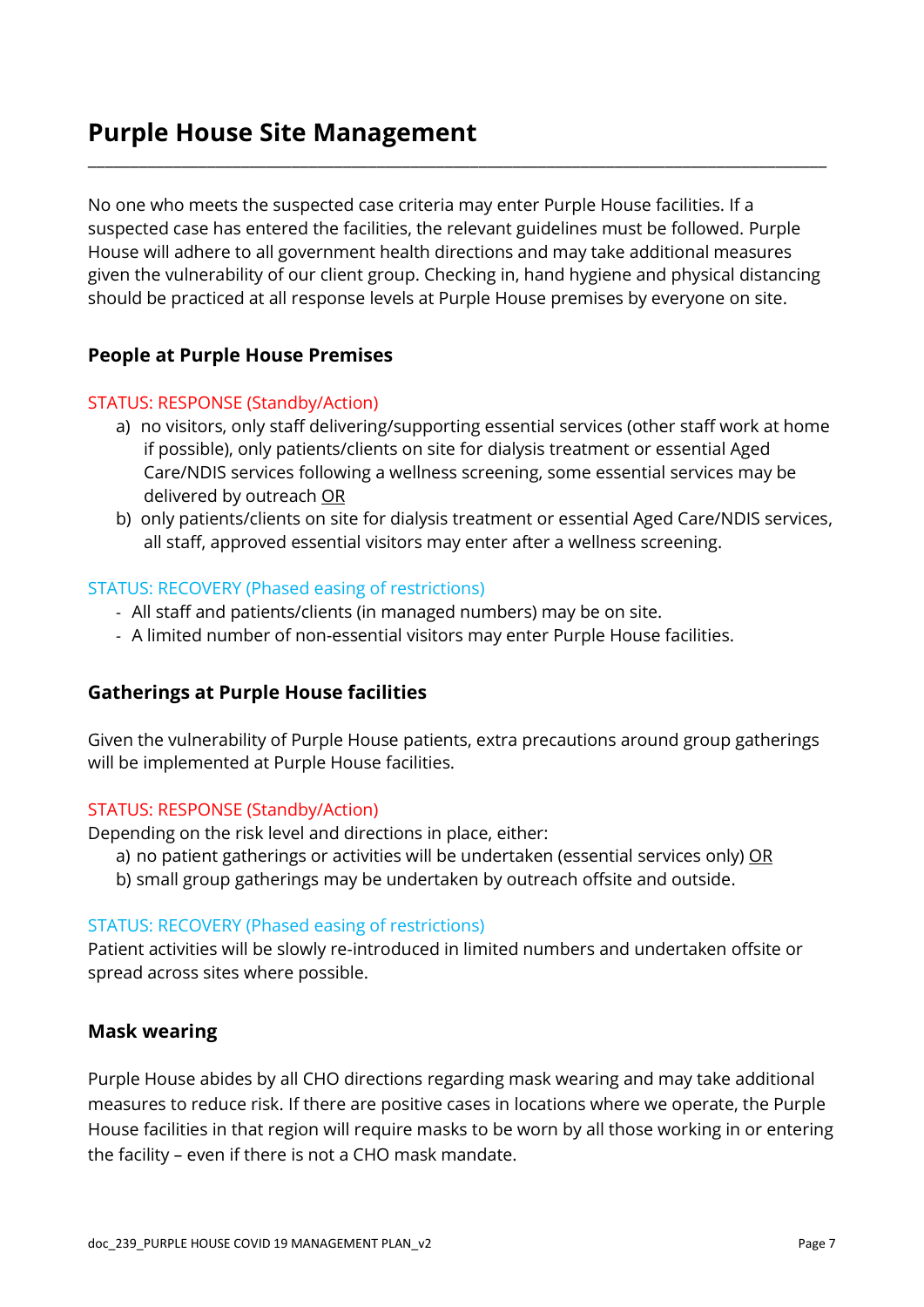#### **Layout and signage at Purple House facilities**

All Purple House sites will arrange the layout of furniture, activities and services to promote physical distancing. Dialysis units will arrange dialysis chairs to allow for the maximum distancing possible. (see floorplans) Entry and exit points at all sites will be managed so that people do not group in these areas. (see Infection Control section for more detail)

All sites will display signage regarding staying home if unwell, physical distancing, hygiene practices, wellness screening and masks (when relevant), maximum number of people in a space, entry/exit points and check in. Signage will be culturally appropriate and will be translated into language where infographics/visual communication is insufficient.

#### **Check in process and data management**

Visitors, staff and patients must check in via a site-specific government QR code or paper form. Data will be securely held for 28 days by each site and then destroyed. All Purple House sites must scan the paper check in document and saved in the Dropbox under their site's folder on a weekly basis. In the event of an outbreak this will enable Purple House headquarters to provide contact tracing data to the relevant authorities in a timely way.

#### **Purple House site list**

Alice Springs (3 sites: headquarters at 69 Flynn Drive Gillen, North Side and East Side) Darwin - Panuku Ampilatwatja Renal Unit Docker River Renal Unit Elcho Island Renal Unit Ernabella Renal Unit Groote Eylandt Renal Unit Hermannsburg Renal Unit Kintore Renal Unit Kalkarindji Renal Unit Kiwirrkurra Renal Unit Lajamanu Renal Unit Mt Liebig Aged Care (non-residential) *see Mt Liebig Aged Care COVID-19 Local Response Plan* Mt Liebig Renal Unit Papunya Renal Unit Santa Teresa Renal Utopia Renal Unit Wanarn Renal Unit Warburton Renal Unit Yirrkala Renal Unit Yuendumu Renal Unit Yuendumu Old People's Program (non-residential aged care) *see Yuendumu Aged Care COVID-19 Local Response Plan*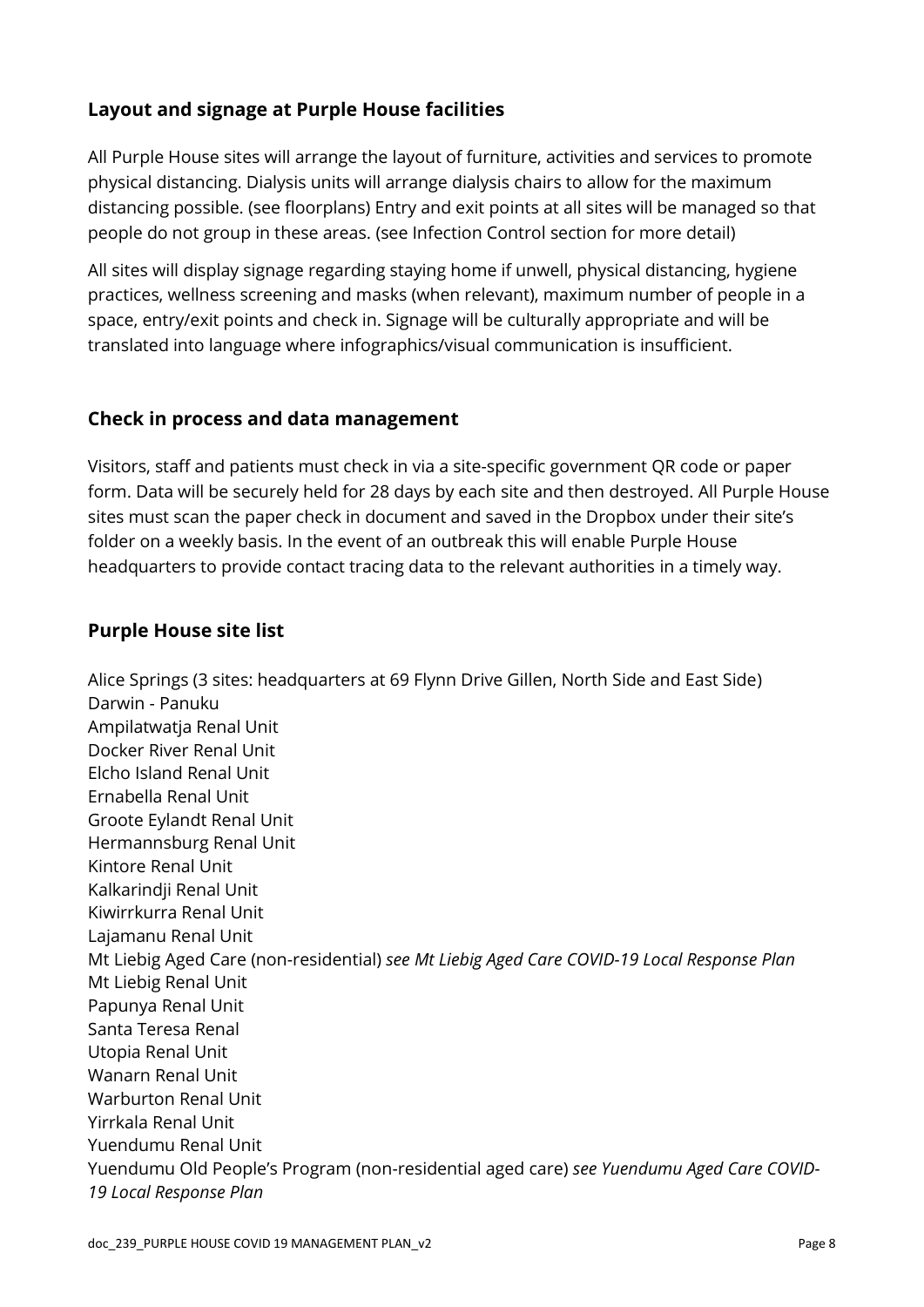#### **Cleaning guidelines**

Purple House is committed to continuous improvement in its cleaning processes and has heightened its infection control practices in response to COVID-19. Daily cleans of high-risk areas are undertaken and cleaning equipment/products have been reviewed to ensure they are appropriate for the elimination of COVID-19.

\_\_\_\_\_\_\_\_\_\_\_\_\_\_\_\_\_\_\_\_ \_\_\_\_\_\_\_\_\_\_\_\_\_\_\_\_\_\_\_\_\_\_\_\_\_\_\_\_\_\_\_\_\_\_\_\_\_\_\_\_\_\_\_\_\_\_\_\_\_\_\_\_\_\_\_\_\_\_\_\_\_\_\_\_\_\_\_

Given the transmission of COVID-19, cleaning equipment and the patient environment between patients minimises the risk of infection to other patients and staff. Any item deemed disposable by manufacturer's recommendation should be used for a single patient only, and then disposed of. If a suspected infectious patient leaves the room or vehicle, it is recommended to close off the area and wait 30 minutes before cleaning.

Disinfectants used for cleaning surfaces should be identified by the manufacturer for use in antiviral activity, such as chlorine-based disinfectants. Ready-made disinfection products can be used if available, however, it is also acceptable to use diluted bleach or disinfectants listed on the Australian Register of Therapeutic Goods. For safety, it is essential that manufacturer's instructions are followed for appropriate dilution and use. Gloves should be worn and disposable cloths used when cleaning surfaces with bleach solution. Dispose of gloves and cloths in a leak proof plastic bag after cleaning. Wash hands well using soap and water afterwards and dry with disposable paper or single-use cloth towel. If water is unavailable, alcohol-based hand rub is acceptable.

Note: cleaning solutions and hand sanitisers lose potency if exposed to heat for lengths of time. DO NOT leave cleaning products or hand rubs in vehicles for extended periods.

Further information at *[Australian Government DOH environmental cleaning guidelines](https://www.health.gov.au/resources/publications/coronavirus-covid-19-environmental-cleaning-and-disinfection-principles-for-health-and-residential-care-facilities)*.

#### **Physical environment preparation**

#### **Town based sites**

- Provide hand hygiene facilities in all clinical and patient areas, especially entry/exit points
- Provide non touch bins to facilitate easy disposal of household waste
- Ensure adequate levels of supplies and equipment for all frontline staff and services

Further modifications may be considered should COVID-19 transmission risks increase in Purple House sites/communities at the discretion of the CEO and COVID-19 Committee.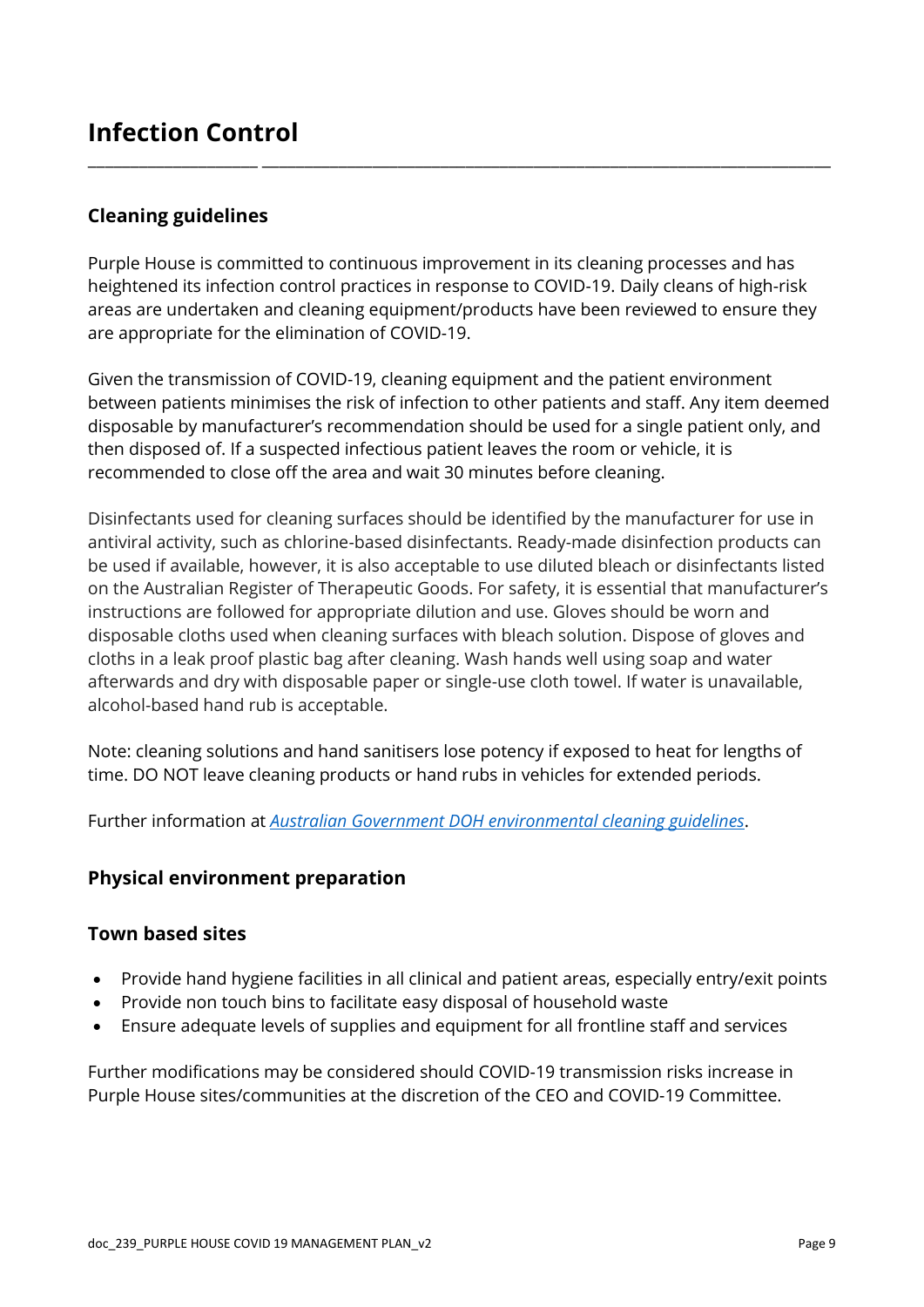#### *Remote based sites*

Each remote unit differs according to space, number of chairs, staffing and patients. When in the 'Response' phase, modification must be made to the physical clinic environment to ensure the safety of clients and staff. This includes:

- A process for deliveries
- Staggering patient load across shift where possible: One nurse two patients - dialyse on opposite days instead of together Eight patients two nurses - run a morning shift and an afternoon shift so that only two patients are there at the same time. *Note: not all units will have the space or staffing to stagger their shifts, contact your manager to discuss your options.*
- Creating at least 1.5m distance between dialysis stations
- Configure dialysis machines and chairs to maximise distance between patient chairs (For example: [chair-machine], [machine-chair], rather than [chair-machine], [chair-machine] See *reference document 14 (Remote dialysis unit floor plan)*
- Clearing any clutter in your unit keep surfaces clear and clean
- Increasing your cleaning routine

#### **Infection Control Education**

Education around infection control practices will be provided regularly with updates to practices provided as the situation changes. Record of staff education will be kept by the Clinical Educator and Infection Control Officer. Information will be released repeatedly on different platforms to increase awareness of good infection control practices such as physical distancing and hygiene practices.

#### **COVID-19 and Influenza vaccination**

Staff: *The Chief Health Officer Covid-19 Directions (No.55) 2021* ("the Directions") *made under the Public and Environmental Health Act 2011 apply to all workers at Purple House.* 

Purple House strongly encourages all patients to be vaccinated against COVID-19, unless there is a documented medical reason not to do so. Purple House will abide by all government directions regarding mandatory vaccination for staff working with vulnerable populations. As per the decision of the Purple House Board Directors, only vaccinated patients will be supported for travel to remote communities to minimise the risk of transmission to highly vulnerable populations.

<span id="page-9-0"></span>To reduce the concurrent burden of influenza on communities and the confusion regarding diagnosis/causes of outbreaks, influenza vaccination is also strongly promoted. Access to annual influenza vaccines is facilitated for staff and patients. Remote Primary Health Care services will be able to administer this to remote patients and staff. Patients who remain in town will receive their annual vaccine at their regular dialysis unit, assisted where able by the Purple House Primary Health Care team.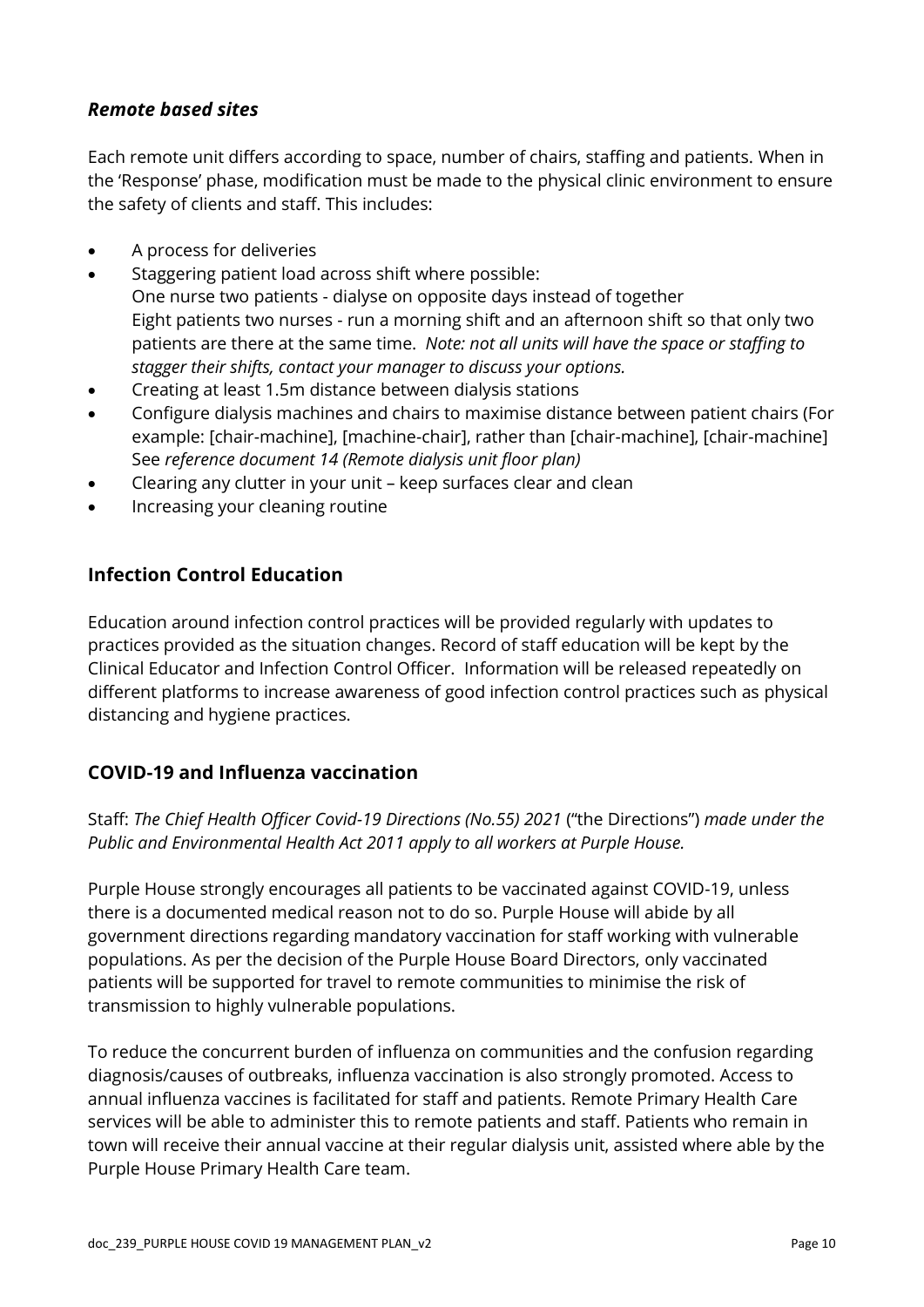Frontline staff are more vulnerable to contracting the COVID-19 virus or passing on the virus due to regular contact with clients and other community members. Ongoing education will be provided to staff members to keep everyone up to date with current guidelines and recommended practices. Preventative measures such as regular handwashing, physical distancing, use of PPE as per guidelines, and patient screening tools will assist in keeping staff and patients safe. Further details are outlined in other sections of this document. Also see *reference document 3 (Frontline staff contingency planning)*. Volunteers are considered staff.

\_\_\_\_\_\_\_\_\_\_\_\_\_\_\_\_\_\_\_\_\_\_\_\_\_\_\_\_\_\_\_\_\_\_\_\_\_\_\_\_\_\_\_\_\_\_\_\_\_\_\_\_\_\_\_\_\_\_\_\_\_\_\_\_\_\_\_\_\_\_\_\_\_\_\_\_\_\_\_\_\_\_\_\_\_\_\_

**Our number one priority is to keep our staff and patients safe**. Please take care of yourself and contact us if you become unwell or concerned about the pandemic or any other matter. If you start to feel unwell, we advise that you immediately notify your direct manager. The Purple House HR team will provide support and resources on an ongoing basis.

Depending on the current risk levels and health directions working at home may be required or recommended. Please discuss this with your manager. At specific times, staff who are identified as high risk, or who have family at risk who live with them, including young children, elderly parents/family members or partners who are health workers, may be encouraged to work from home where possible. This recommendation may extend to staff who are in mandatory isolation/quarantine. Ensure a *Working From Home Safety and Wellbeing Checklist* (*reference document 27*), has been completed, and consult with the HR team and your Manager if you want to discuss flexible working arrangements, and working from home.

**Screening of staff** to identify those at high risk of infection or transmission is of high priority to protect other staff, visitors and patients. It is the responsibility of all staff to self-monitor for respiratory symptoms or fever and stay home if unwell. Staff returning to work following international or interstate travel, or travel to an area of concern within your state/territory, are required to complete the online 'Staff Travel and Wellness Declaration' before return to work. Please notify the HR team ahead of any travel which fits in the above categories.

Should COVID-19 transmission increase within a community in which Purple House has a presence, individual staff screening before commencing daily duties will be implemented. This will involve daily screening to ensure you do not meet any suspected cases criteria. Further details in *reference document 22 (Staff Screening Process)*.

#### **In the event of a suspected or confirmed case**

If a staff member at any Purple House facility develops symptoms and meets the criteria for suspected COVID-19 they should NOT come to work. They are advised to contact their local GP or nearest testing location as soon as possible. Alert your direct manager so we can begin contact tracing and ensure the health and safety of all Purple House staff and patients. Staff identified as having had contact with a suspect case of COVID-19 will be required to stay home and self-monitor for symptoms until a negative result is returned.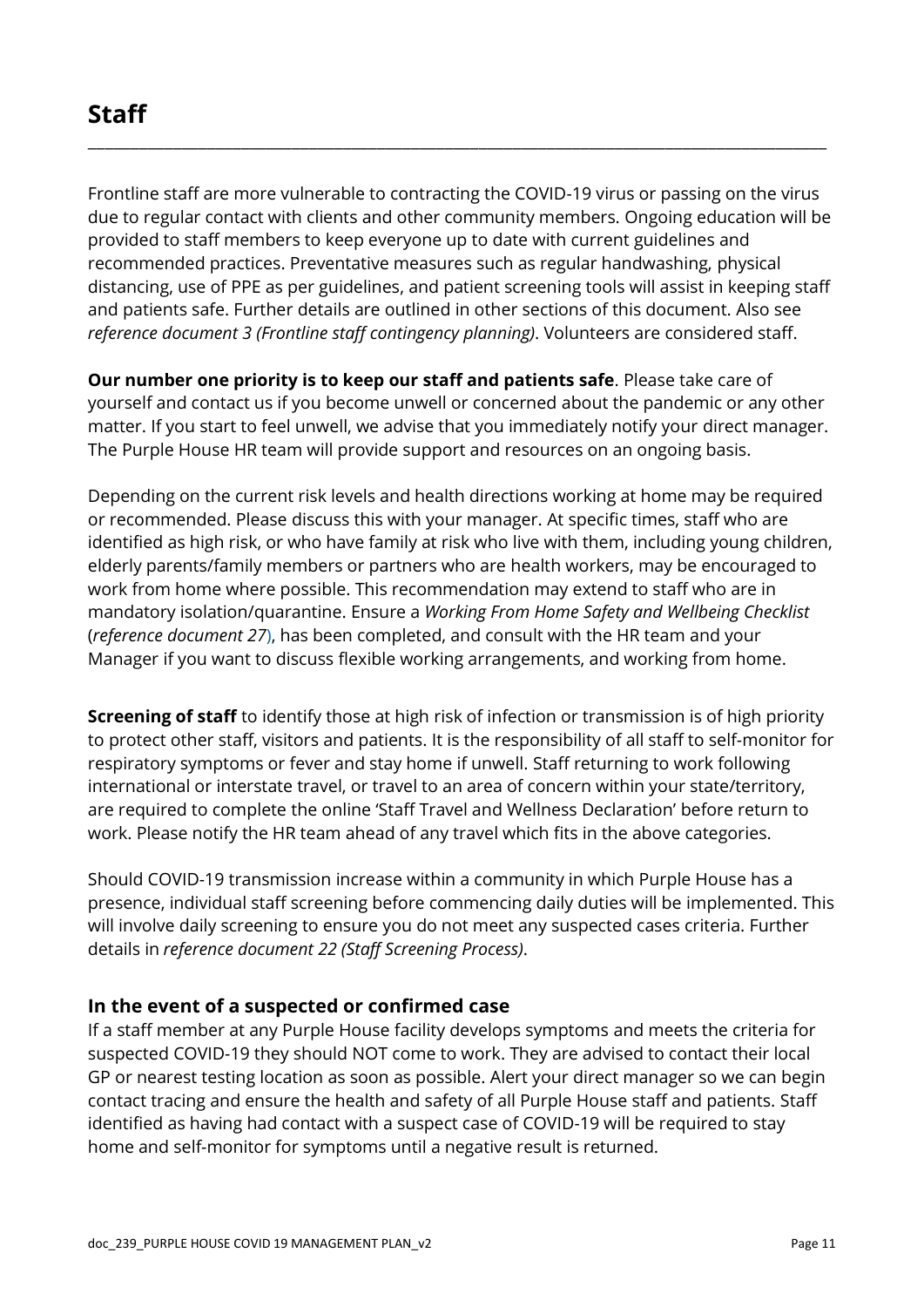If a staff member or patient has been confirmed positive for COVID-19, the infected person should follow medical direction for appropriate treatment. The staff member may not return to work unless documentation from a medical professional is provided.

All staff will be notified immediately and a comprehensive clean undertaken if a staff member with COVID-19 has entered a Purple House facility. If staff have had contact with the infected person, they should follow the health directions, including isolating for 14 days and getting tested. Please notify personal contacts that your work has had a case and anyone you have had contact with should self-isolate and monitor themselves for symptoms.

If you are required to self-isolate, and are concerned about taking leave, contact the Purple House HR team, who can assist in working out a plan. [Isolation guidelines here.](https://www.health.gov.au/news/health-alerts/novel-coronavirus-2019-ncov-health-alert/how-to-protect-yourself-and-others-from-coronavirus-covid-19/isolation-for-coronavirus-covid-19)

## **Patients**

Purple House clients are some of the most vulnerable to COVID-19 and all precautions will be taken to support their health and wellbeing, while maintaining cultural safety. During escalation periods, in addition to maintaining essential dialysis services, Emergency Care Plans will be implemented by the Aged Care, NDIS and social support teams to ensure those considered 'high risk' are being prioritised and all essential services are being delivered.

\_\_\_\_\_\_\_\_\_\_\_\_\_\_\_\_\_\_\_\_\_\_\_\_\_\_\_\_\_\_\_\_\_\_\_\_\_\_\_\_\_\_\_\_\_\_\_\_\_\_\_\_\_\_\_\_\_\_\_\_\_\_\_\_\_\_\_\_\_\_\_\_\_\_\_\_\_\_\_\_\_\_\_\_\_\_\_

#### **Education for patients and families**

Patients will be provided with information in different mediums to keep them up to date with the current pandemic and response efforts. Information about the following topics has and will continue to be given to patients:

- vaccination
- hand, cough and sneeze hygiene
- physical distancing
- calling the dialysis unit and/or PHC clinic if they feel unwell or have any 'flu like' symptoms rather than presenting in person
- enhanced cleaning practices
- the importance of continuing dialysis
- government health directions and support available
- Purple House COVID-19 measures to keep them safe

Methods of communicating with patients should be culturally appropriate and language barriers must be considered. These include:

- posters/signage/letters
- one on one engagement
- group information sessions
- videos or audio recordings
- phone calls or messages
- **interpreters**
- language app
- patient mentors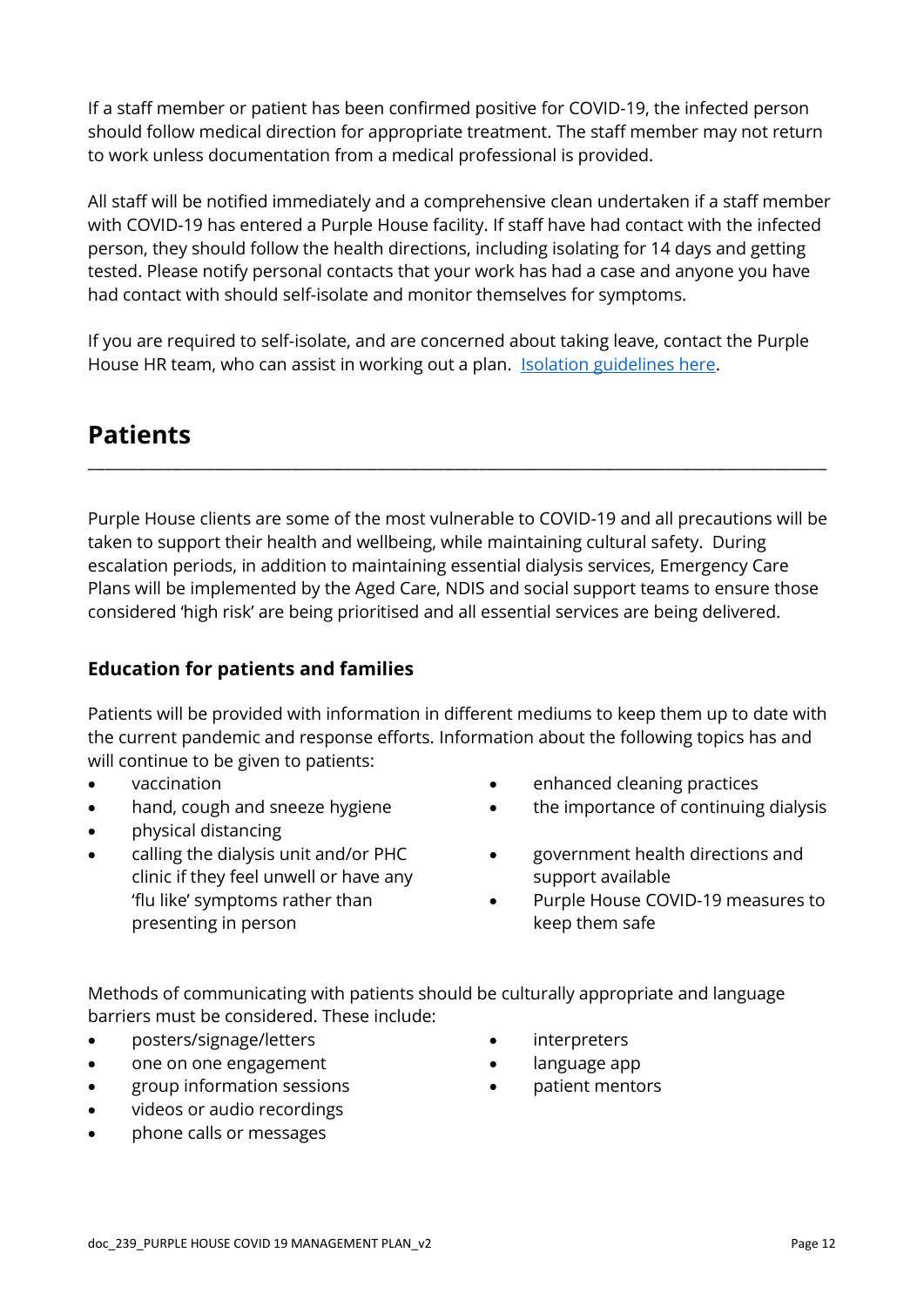#### **Patient screening**

During the 'Response' phase of the plan frontline staff in town and remote sites who have daily contact with patients are required to complete the patient screening tool. This document is developed in line with current guidelines from the NT CDC. The screening criteria will be updated as the situation develops and in response to new recommendations or guidelines. Each vehicle should have a screening kit that includes:

- patient screening tool
- thermometer (remotes sites\*)
- surgical masks
- hand sanitiser
- cleaning products
- gloves

\* thermometers are available at all town site

The screening tool is designed to identify suspected cases of COVID-19. If a patient meets the criteria, do not bring them into the Purple House Facility. Place a surgical mask on patients with active coughing and maintain physical distancing of at least 1.5m from others.

Call the local Primary Health Care provider for that patient for advice on referral processes and clinical screening (outlined in 'clinical management' section of this document). Your direct manager should be advised immediately when you have had an encounter with a patient who meets the suspected cases criteria, and they are required to directly alert the Primary Health Care Manager and CEO. Assistance will be provided to navigate the next steps.

Records are to be kept of all completed screening tools.

- Patient screening tool for town-based services, and the associated referral pathway, *reference documents 11/23 (Patient screening tool remote/Positive screening tool referral pathway)*.
- Patient screening tool for remote services, and the associated referral pathway 'COVID screening and suspected/confirmed case management in remote dialysis units', *reference documents 12 and 18* (Patient screening tool remote and COVID screening and suspected/confirmed case management).
- Dialysis patient screening will be recorded on Communicare at the start of each dialysis shift.

#### **In the event of a suspected or confirmed case (patient)**

If a patient develops symptoms which meet the criteria for suspected COVID-19, OR if they have had contact with someone who has tested positive for COVID-19, additional precautions need to be put into place to ensure safety of staff and other patients. In the case of a patient being diagnosed with COVID-19, the infected person should follow medical direction for appropriate treatment. This direction will differ, based on how unwell the patient is, and whether they are residing in town or in a remote community.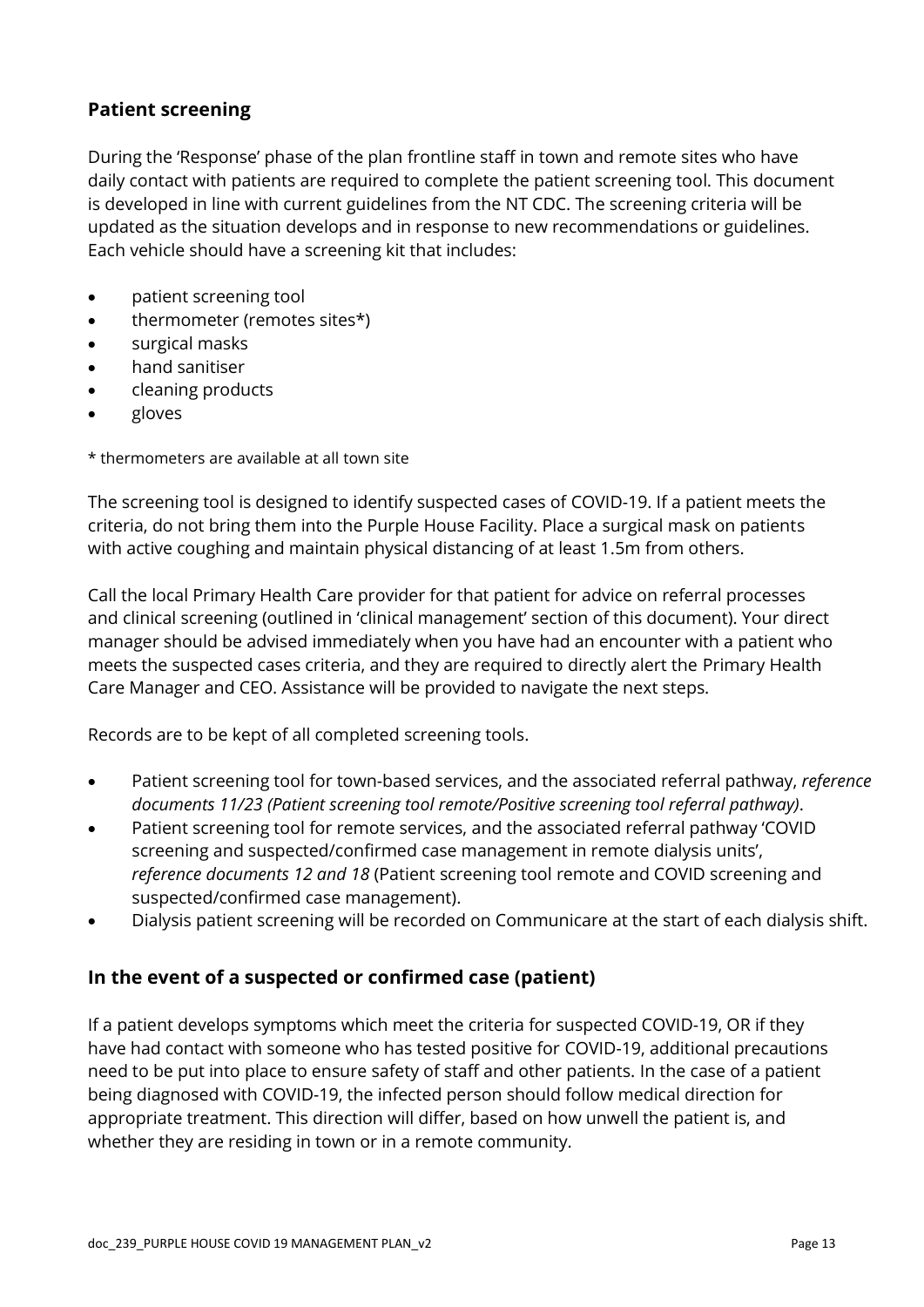Patients or staff who are identified as having been in contact with a person tested positive to COVID-19 will be required to self-isolate for 14 days. These patients will be required to wear a surgical mask and ensure hand sanitizing processes are followed upon any interaction with Purple House staff, and while they are in a Purple House vehicle or facility. Ongoing monitoring for development of symptoms is required.

Should a patient be confirmed as a positive case of COVID-19, all staff who have had direct contact with the patient will be notified immediately. If the patient has been in contact with a Purple House facility or vehicle, a comprehensive cleaning of the premises will be undertaken. Anyone who is considered a close or casual contact of the infected person must follow the relevant government guidelines, including immediate isolation.

<span id="page-13-0"></span>For full details on suspected or confirmed cases in remote communities, see 'remote communities' section of this document.

## **Remote Sites**

All Purple House sites must have a COVID Safety Plan lodged with the relevant jurisdiction. Each site must have COVID safety signage, hand hygiene facilities and a check in process for contract tracing (QR code and paper based).

\_\_\_\_\_\_\_\_\_\_\_\_\_\_\_\_\_\_\_\_\_\_\_\_\_\_\_\_\_\_\_\_\_\_\_\_\_\_\_\_\_\_\_\_\_\_\_\_\_\_\_\_\_\_\_\_\_\_\_\_\_\_\_\_\_\_\_\_\_\_\_\_\_\_\_\_\_\_\_\_\_\_\_\_\_\_\_

#### **Suspected or confirmed cases in remote communities**

While in remote communities, staff and patients should comply with the local Primary Health Care Clinic plan and all government directions.

All patients should undergo a screening process at first contact with Purple House staff (car or unit). See *reference document 12* for patient screening tool remote. Remote dialysis services must be delivered in a way that ensures the safety of all our patients and staff. The preferential method of managing a suspected or confirmed case of COVID-19 in a remote community is to evacuate the community member and close contacts to prevent onward transmission. However, this may not be possible. Other responses are being developed.

The severity of the patient's symptoms will help determine if it is safe for the patient to dialyse in the remote setting. In consultation with the PHC, Purple House dialysis management team and nephrologist, a decision can be made about the patient's dialysis plan. The full policy outlining COVID-19 Screening and Suspected/Confirmed Case Management in Remote Dialysis Units can be found at *reference document 18 (COVID screening and suspected/confirmed case management)*.

#### **Challenges for remote communities to isolate positive cases**

The ability to isolate is a major challenge in remote communities and the importance of family and culture in remote communities must be taken into account. Considerations include: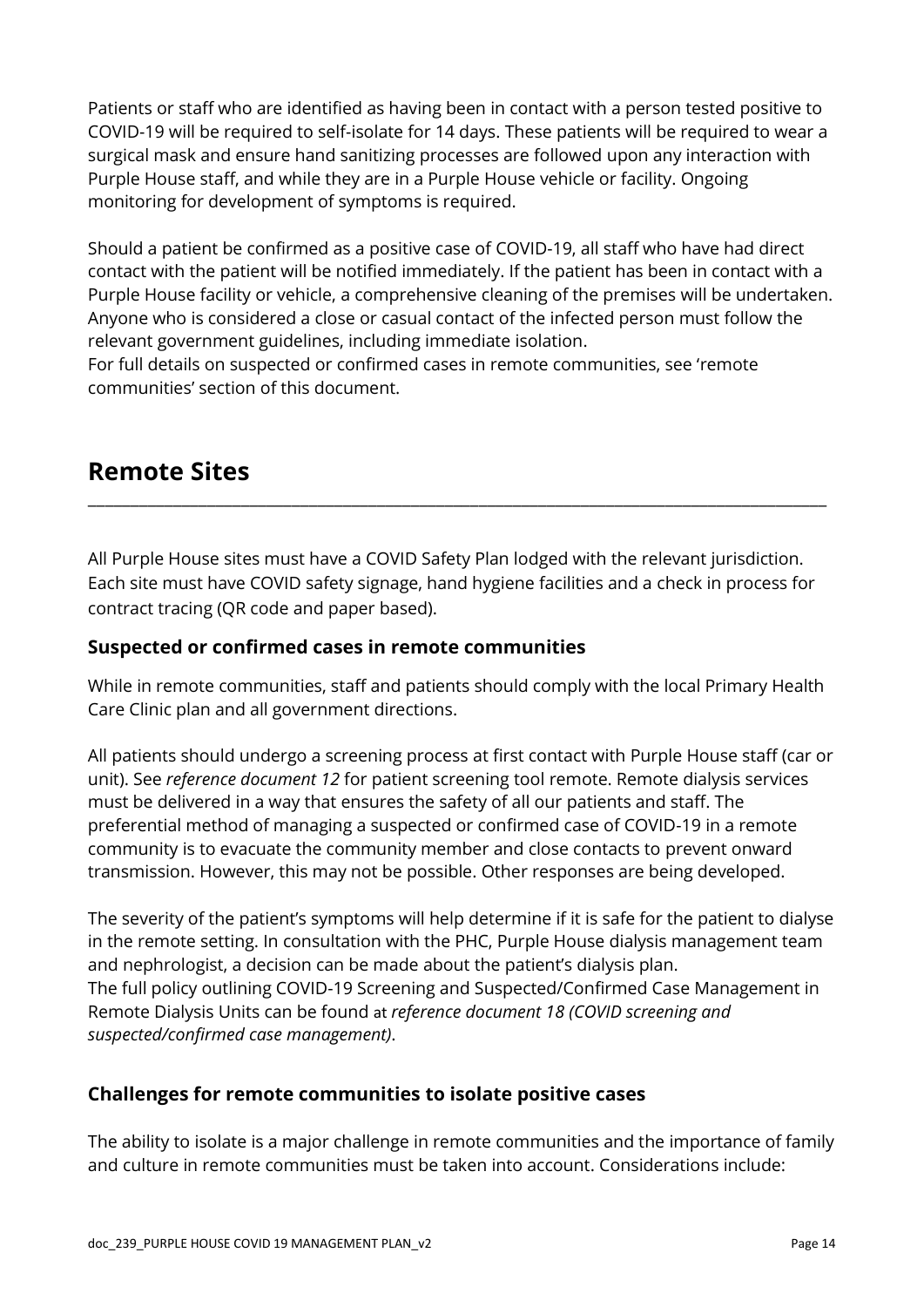- isolation of cases and contacts away from vulnerable patients should be prioritised
- isolation should be augmented by supplying PPE for vulnerable individuals sharing a house with a case or contact.
- communities should be encouraged to identify culturally appropriate physical distancing measures using a strengths-based approach
- utilising non-residential community buildings for isolation purposes
- provision of essential material requirements if household preparations prove inadequate - these would include food for preparation; prescribed medications; essential commodities e.g. disposable nappies, hygiene requirements, etc.
- monitoring of the household situation, initially through social contact via telephone this may be a non-clinical person telephoning daily to ask questions according to a protocol regarding material needs, emotional status, and any worsening of symptoms.
- contact via telephone by registered nurse, if social contact identifies worsening of symptoms - clients without a telephone may need home visits, with sufficient distance maintained by contact person i.e. speak to household through window or from gate.
- selectively isolating at-risk individuals within the community to protect them from the virus e.g. the elderly.

Should an outbreak of COVID-19 occur in a remote location the government will be leading the community response and Purple House staff and patients need to comply with directions from the Chief Health Officer of the jurisdiction you're working in.

## <span id="page-14-0"></span>**Travel**

Purple House will abide by all government directions regarding travel and may take additional precautions to keep our staff, patients and their communities safe.

\_\_\_\_\_\_\_\_\_\_\_\_\_\_\_\_\_\_\_\_\_\_\_\_\_\_\_\_\_\_\_\_\_\_\_\_\_\_\_\_\_\_\_\_\_\_\_\_\_\_\_\_\_\_\_\_\_\_\_\_\_\_\_\_\_\_\_\_\_\_\_\_\_\_\_\_\_\_\_\_\_\_\_\_\_\_\_

In addition to current health directions, Purple House may place a hold on all staff and patient travel within or between remote communities and urban locations during a 'Response' phase. Purple House may also request that staff delay personal travel where there is a significant risk, for their well-being and that of their colleagues and clients, and to manage the potential impact on our delivery of essential services.

#### **Staff**

Staff will be provided with regular updates by Purple House but are responsible for keeping up to date with the government requirements for the jurisdictions they are living and travelling in, including border entry and quarantine requirements, and hot spots/exposure sites. Unless the travel is requested by Purple House (with prior agreement about the financial arrangements), all associated costs are the responsibility of the staff member.

Staff should advise the HR team regarding personal or work travel overseas, interstate or to area of possible concern within their state/territory and must complete the online 'Staff Wellness and Travel Declaration' form before returning to a Purple House facility. (this will be emailed to you from HR) If you have met any of the suspected cases criteria or have been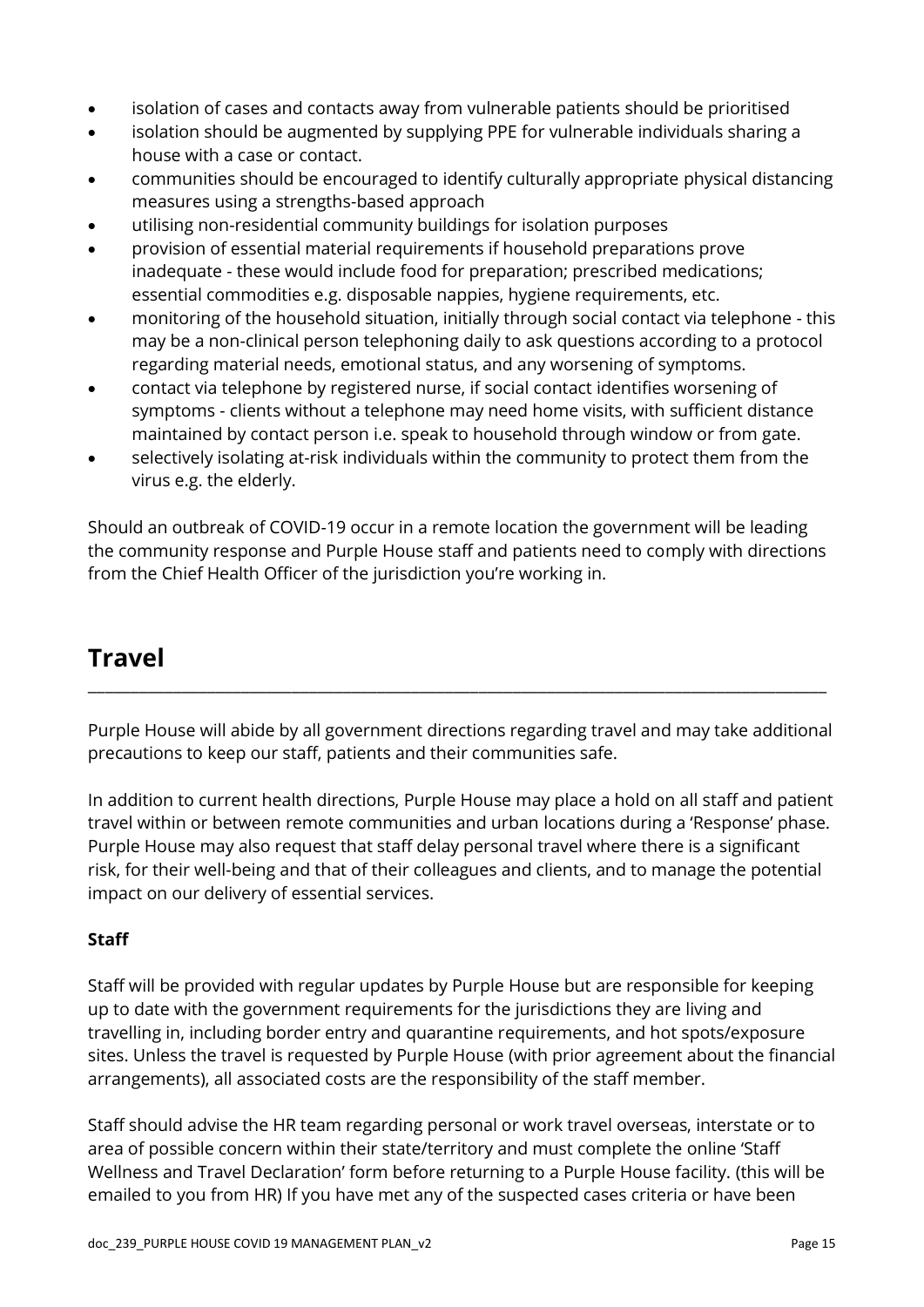tested for COVID-19 during your quarantine, HR must be notified of a negative test result before returning to the workplace.

#### **Staff returning from interstate or international travel**

Staff must abide by all CHO directions regarding travel and working with vulnerable populations.

#### **Essential staff remote travel**

Government and Purple House requirements must be followed. Permits and essential worker exemption applications are required to be completed as well as declaration of wellness and essential services status. These permits and exceptions are being managed by the Purple House HR team.

#### **Remote patient travel**

In the 'Response' phase of the plan patient travel may cease or be significantly reduced. All patients who are being transported should be screened prior to travel, with limited numbers per vehicle to assist with physical distancing during the 'Response' phase.

As per the decision of the Purple House Board Directors, travel to remote communities will be prioritised for vaccinated clients to minimise COVID-19 transmission risk.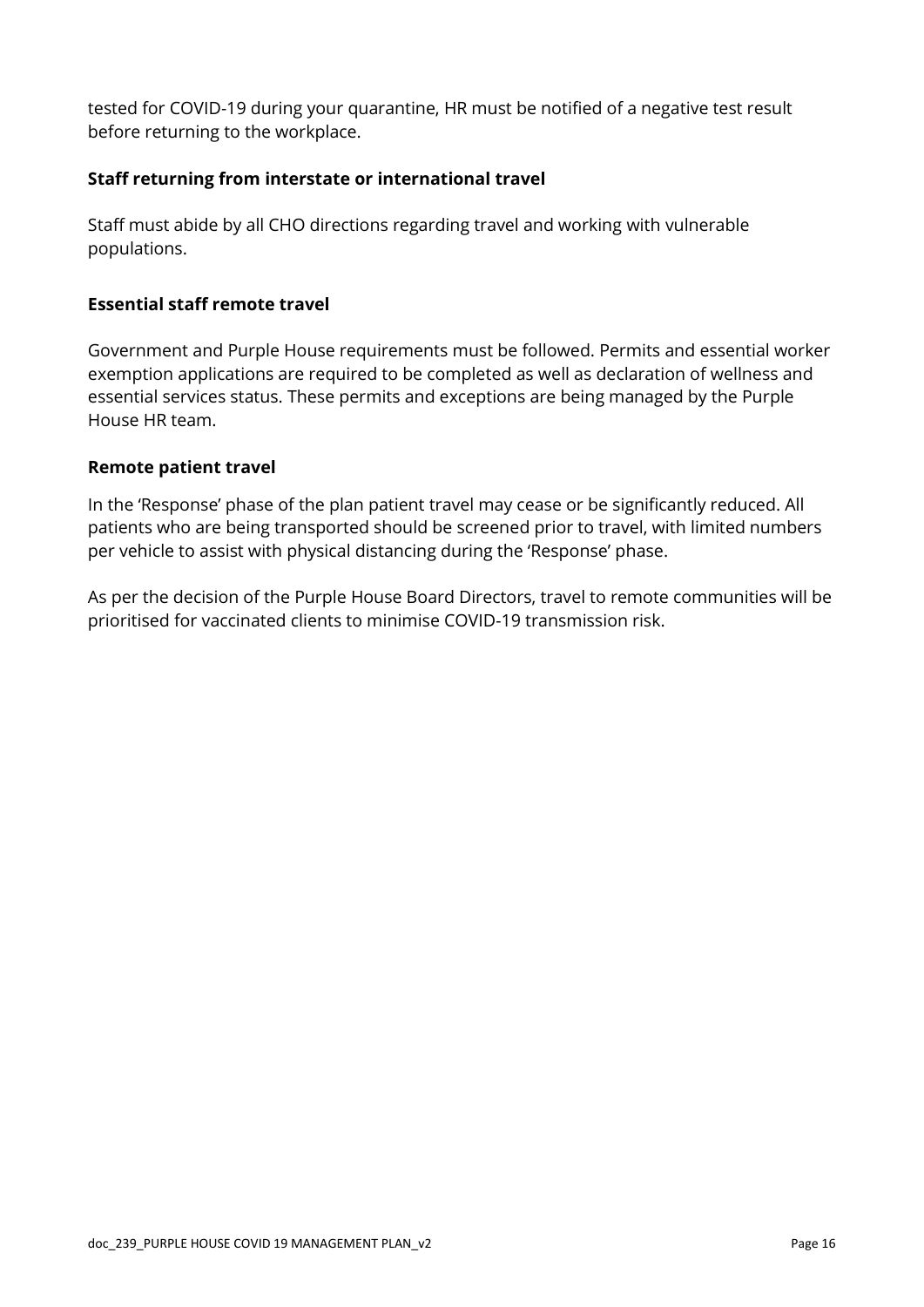## **Clinical Management**

Refer to *current [Suspect Case Criteria.](https://health.nt.gov.au/health-alerts/covid-19-alert-for-clinicians)*

#### **Clinical presentation**

Common presenting symptoms of people being diagnosed with COVID-19 include

\_\_\_\_\_\_\_\_\_\_\_\_\_\_\_\_\_\_\_\_\_\_\_\_\_\_\_\_\_\_\_\_\_\_\_\_\_\_\_\_\_\_\_\_\_\_\_\_\_\_\_\_\_\_\_\_\_\_\_\_\_\_\_\_\_\_\_\_\_\_\_\_\_\_\_\_\_\_\_\_\_\_\_\_\_\_\_

- fever
- dry cough
- sore throat
- shortness of breath
- weakness/lethargy
- loss of taste/smell
- diarrhoea

#### **Referral Processes**

Patients or staff who are unwell should not present directly to a Purple House facility. The following options have been specifically designed to cater for the needs of symptomatic, suspected or confirmed cases of COVID-19. Call before attending any facility.

- Alice Springs Hospital (via emergency department)
- Royal Darwin Hospital (Via emergency department)
- Danila Dilba Health Service (Top End)
- CAAC Central Australian Aboriginal Congress Aboriginal Corporation (Alice Springs)
- Remote Primary Health Care clinics

If you are unsure if an unwell person meets the criteria for testing, you can phone the Purple House Primary Health Care team, your direct Purple House Manager, or the CDC helpline for any advice. Alice Springs: 8951 7540, Darwin: 8922 8044 or NT COVID hotline [1800 490 484.](tel:1800490484)

#### **Data collection**

All screening tools completed by Purple House staff (both town-based and remote) are to be stored electronically. This will be completed by Primary Health Care clinical administration. All screening tools completed should be forwarded to your direct manager for electronic storage.

<span id="page-16-0"></span>Any screening tool that returns a positive or abnormal finding should be flagged in the patient's electronic health record (Communicare) with the appropriate clinical item data collection and reporting requirements. This means that remote staff should report any patients presenting with symptoms to their direct manager and to the CEO as soon as possible. For full information about the internal data collection process, see COVID-19 testing: pathology collection, notification and referral process, *Reference document 26 (Pathology Collection)*.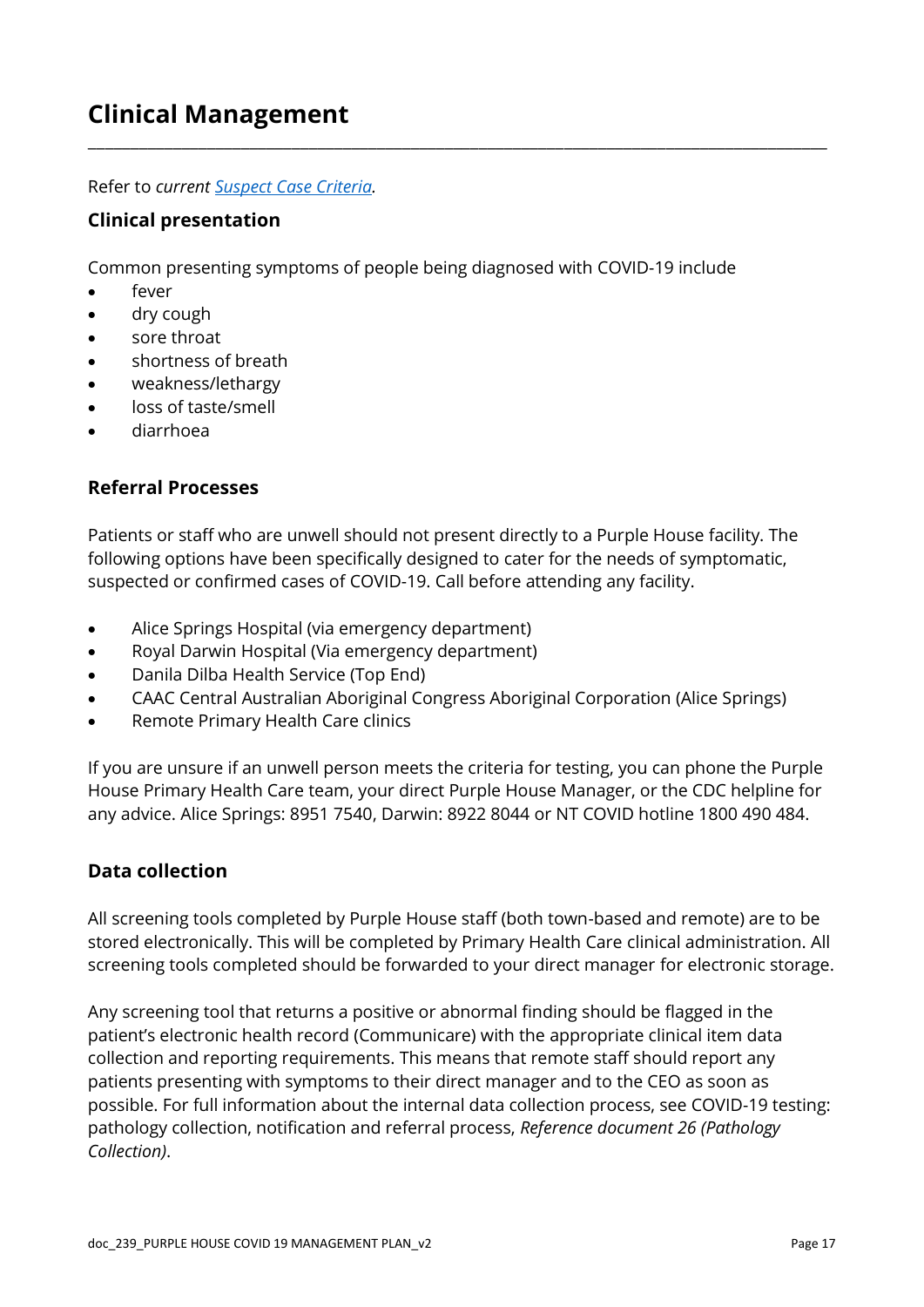## **Personal Protective Equipment (PPE)**

PPE is important for frontline staff who have contact with high-risk patients. Remember that hand washing is the first step in protecting yourself and those around you. All Purple House sites were stocked with PPE kits in 2020. These are replenished in an ongoing basis as supplies are available and needed. Remote sites to include with monthly stock order.

\_\_\_\_\_\_\_\_\_\_\_\_\_\_\_\_\_\_\_\_\_\_\_\_\_\_\_\_\_\_\_\_\_\_\_\_\_\_\_\_\_\_\_\_\_\_\_\_\_\_\_\_\_\_\_\_\_\_\_\_\_\_\_\_\_\_\_\_\_\_\_\_\_\_\_\_\_\_\_\_\_\_\_\_\_\_\_

#### **Procurement of PPE**

There are national shortages of PPE. Purple House is using pre-existing and new sources of stock providers to keep our facilities stocked. If the pandemic escalates Purple House may implement PPE conservation strategies or alternatives based on national best practice recommendations.

Staff need to understand the importance of appropriate PPE use to protect the stock available. All staff should follow existing Purple House infection control policies. It is also recommended that staff keep up to date with current best practice. (see 'What PPE to use and when', below).

It is the responsibility of the team manager or leader of the facility (in remote sites) to conduct a regular stocktake of all items, including PPE, hand sanitising and cleaning supplies, and ensure continuous communication with the Central Australian or Top End Store Coordinator. Purple House Stores Coordinators are keeping records of all facility stocktakes to identify need and are arranging distribution of stock as required.

#### **What PPE to use and when**

| Surgical masks:     | Ask a patient to wear a surgical mask if they are actively coughing<br>If the patient is suspected or confirmed to have COVID-19, staff should<br>wear surgical masks for routine cares and for cleaning the area after<br>patient has left<br>Staff should wear surgical masks when collecting respiratory swabs for<br>pathology testing |
|---------------------|--------------------------------------------------------------------------------------------------------------------------------------------------------------------------------------------------------------------------------------------------------------------------------------------------------------------------------------------|
| <u>P2/N95 mask:</u> | These masks should only be used in situations of aerosol generating<br>procedures or if the patient has severe uncontrolled or productive<br>coughing (i.e. for collecting pathology swabs)                                                                                                                                                |
| Long sleeve gowns:  | Should be used in routine care of suspected or confirmed COVID-19<br>cases, and for cleaning the area after patient has left<br>Staff should wear long sleeved gowns when collecting respiratory swabs<br>for pathology testing                                                                                                            |
| Eye protection:     | In addition to regular practice, eye protection (including face shields,<br>visors, safety glasses) should be used in routine care of suspected or                                                                                                                                                                                         |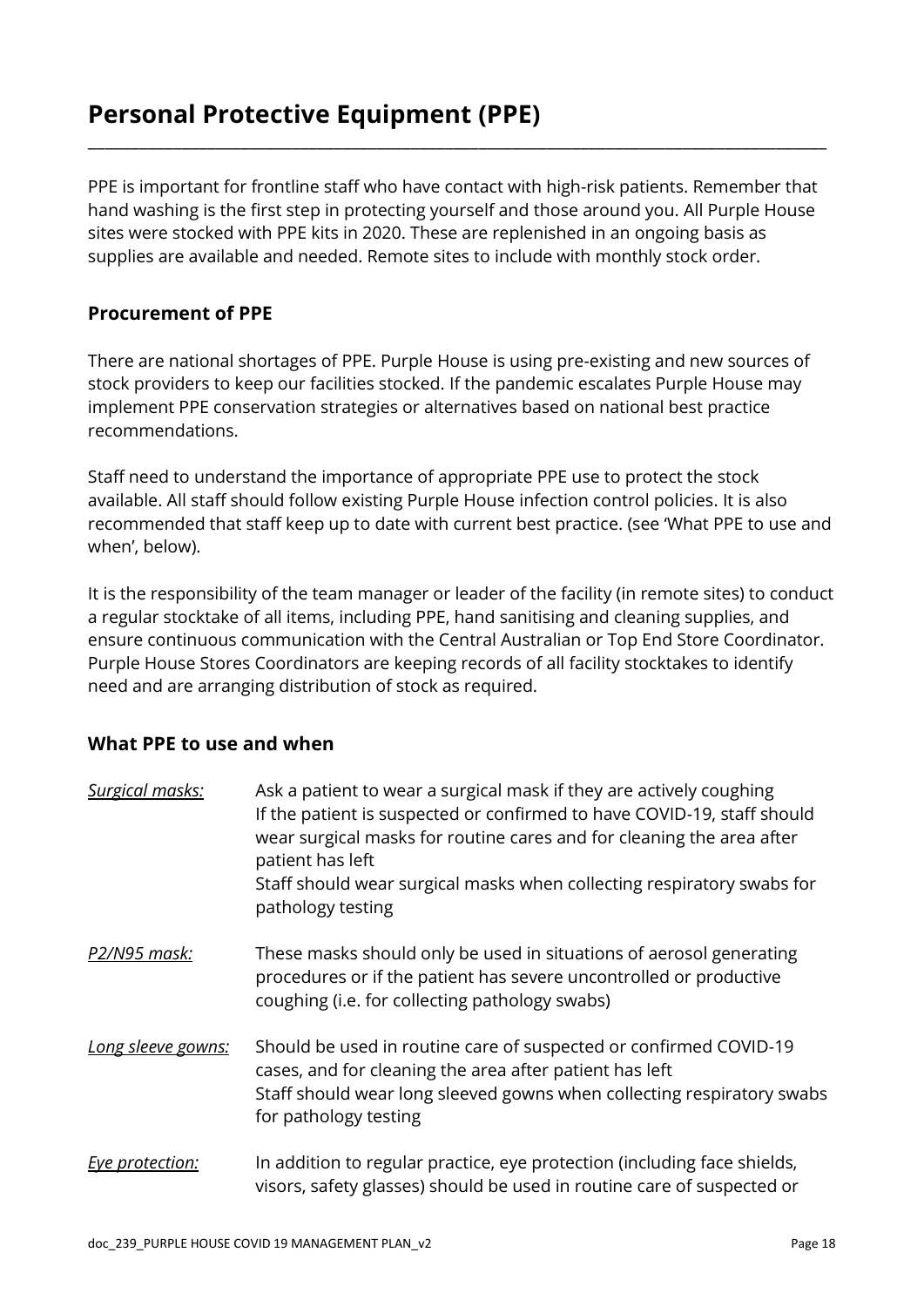|         | confirmed COVID-19 cases, and for cleaning the area after patient has<br>left<br>Staff should wear eye protection when collecting respiratory swabs for<br>pathology testing                                                                                               |
|---------|----------------------------------------------------------------------------------------------------------------------------------------------------------------------------------------------------------------------------------------------------------------------------|
| Gloves: | In addition to regular practice, non-sterile gloves should be used in<br>routine care of suspected or confirmed COVID-19 cases, and for cleaning<br>the area after patient has left<br>Staff should wear gloves when collecting respiratory swabs for pathology<br>testing |

#### **Donning**

The following steps should be taken in order to ensure correct application of PPE

| <u>Perform</u><br>hand hygiene | Wash hands or use an alcohol-based hand rub                                                                                                                                           |
|--------------------------------|---------------------------------------------------------------------------------------------------------------------------------------------------------------------------------------|
| Gown                           | Fully cover torso from neck to knees, arms to end of wrists and back<br>Fasten at the back and neck                                                                                   |
| <u>Mask or respirator</u>      | Coloured side is always placed to the outside<br>Secure ties or elastic bands at middle of head and neck<br>Fit flexible/metal band to nose bridge<br>Fit snug to face and below chin |
| Goggles/face shield            | Place either over face and eyes and adjust to fit<br>NOTE: prescription glasses are not appropriate to use as PPE, goggles must<br>be placed over the prescription glasses.           |
| Gloves                         | Extend to cover wrist/cuff of isolation gown and ensure no gaps are<br>present                                                                                                        |

#### **Doffing**

Correct processes for removing PPE is just as important as correctly wearing PPE, as there is a high risk of transmission during the doffing process.

| Gown and gloves | A. Grasp the gown in the front<br>B. Pull away from your body so that the ties break, touching outside of<br>gown only with gloved hands<br>C. As you are removing the gown, peel off your gloves at the same time,<br>only touching the inside of the gloves and gown with your bare hands<br>D. Whilst removing the gown, fold or roll the gown inside out into a<br>bundle<br>E. Place the gown and glove bundle into general waste bin |
|-----------------|--------------------------------------------------------------------------------------------------------------------------------------------------------------------------------------------------------------------------------------------------------------------------------------------------------------------------------------------------------------------------------------------------------------------------------------------|
| <b>Perform</b>  |                                                                                                                                                                                                                                                                                                                                                                                                                                            |
| hand hygiene    | Wash hands or use an alcohol-based hand rub                                                                                                                                                                                                                                                                                                                                                                                                |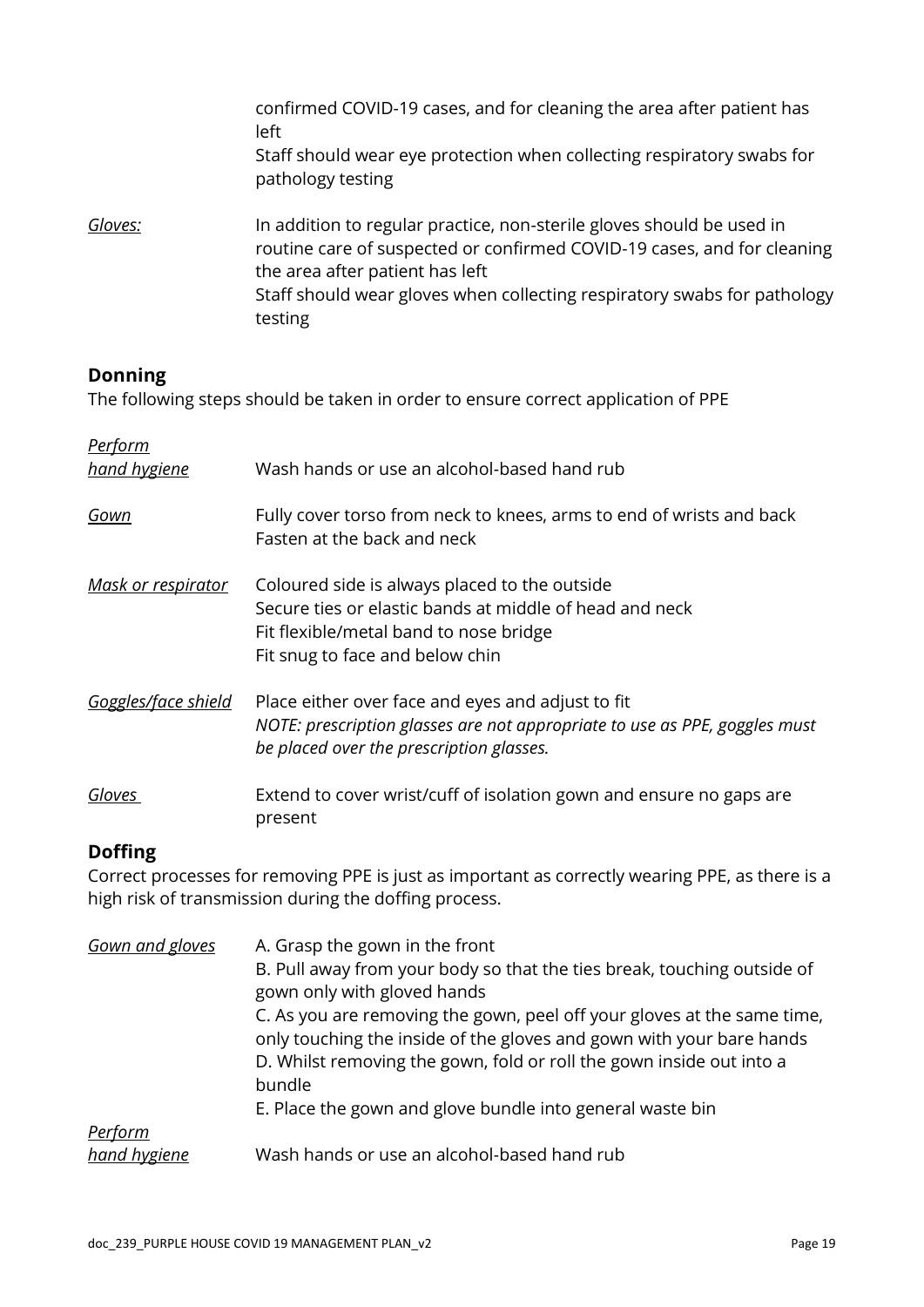| Goggles/face shield | Remove goggles or face shield from the back by lifting side arms / head<br>band and without touching the front of the goggles or face shield. If<br>disposable discard into general waste. If reusable place into designated<br>receptacle for reprocessing |
|---------------------|-------------------------------------------------------------------------------------------------------------------------------------------------------------------------------------------------------------------------------------------------------------|
| Mask or respirator  | Grasp bottom ties or elastics of the mask/respirator, then the ones at the<br>top and remove without touching the front of the mask<br>Discard into general waste                                                                                           |
| <b>Perform</b>      |                                                                                                                                                                                                                                                             |
| hand hygiene        | Immediately after removing all PPE, wash hands or use an alcohol-based<br>hand rub                                                                                                                                                                          |

#### **How to FIT CHECK a P2/N95 mask**

The wearer should forcefully inhale and exhale several times. The mask should collapse slightly upon inhaling and expand upon exhaling. The wearer should not feel any air leaking between face and the mask.

For a demonstration on donning and doffing PPE appropriate for droplet precautions, see the link [https://www.youtube.com/watch?v=qk6ai3JUL9U.](https://www.youtube.com/watch?v=qk6ai3JUL9U)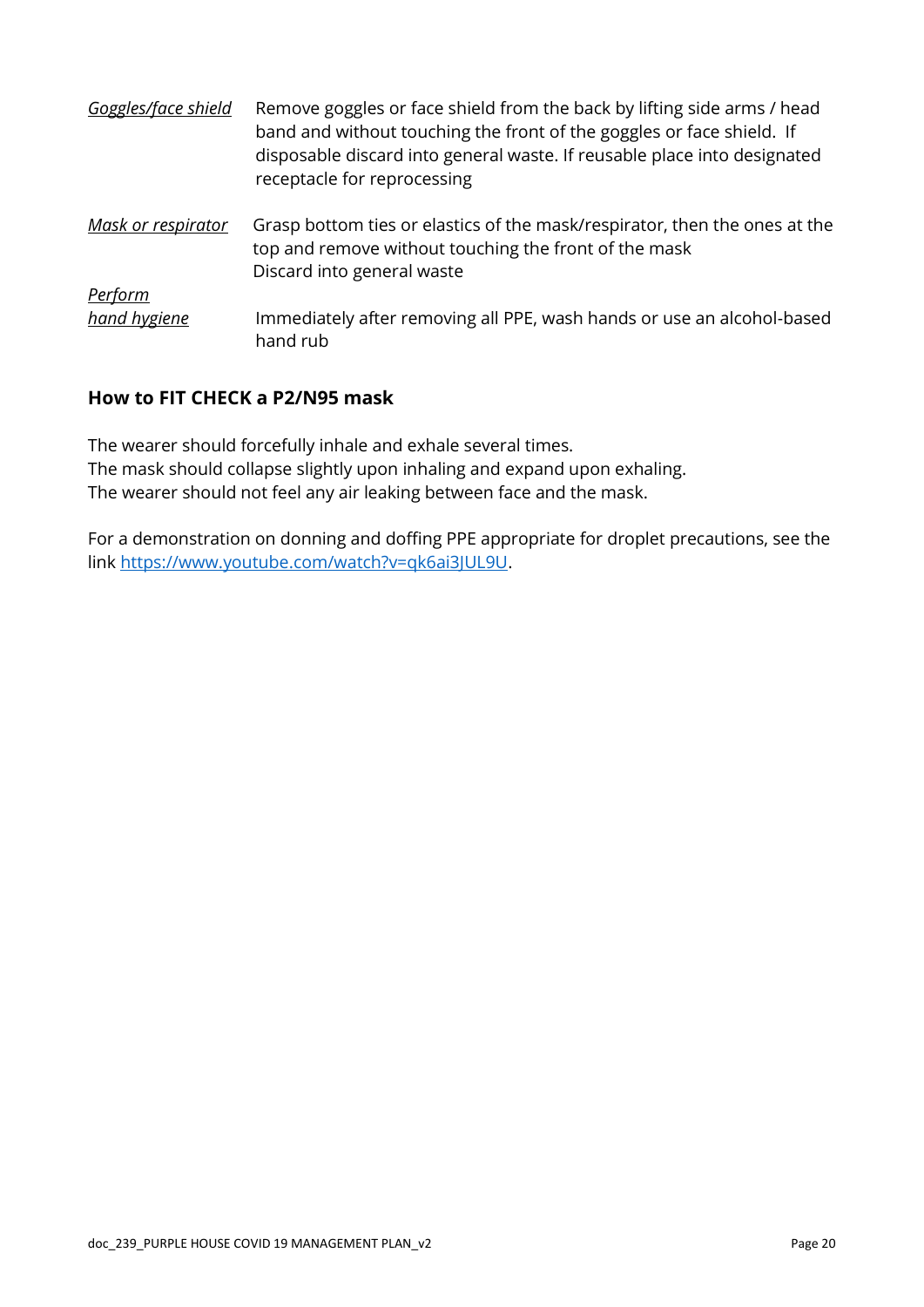## **Communications, Risk and Quality Improvement**

#### **Staff**

It is the responsibility of the CEO to ensure communication and coordination of specific staff roles for a coordinated response to the preparation and any outbreak. This includes:

\_\_\_\_\_\_\_\_\_\_\_\_\_\_\_\_\_\_\_\_\_\_\_\_\_\_\_\_\_\_\_\_\_\_\_\_\_\_\_\_\_\_\_\_\_\_\_\_\_\_\_\_\_\_\_\_\_\_\_\_\_\_\_\_\_\_\_\_\_\_\_\_\_\_\_\_\_\_\_\_\_\_\_\_\_\_\_

- Regular 'all staff' email and staff meeting updates from the CEO and HR/Operations
- Targeted email updates and meetings with specific staff groups
- SMS alerts in emergencies to staff without email access
- COVID-19 committee meetings and Management meetings
- Signage and verbal reminders
- Ongoing in-services and education sessions

#### **Patients**

A range of communication tools and engagement approaches will be used to share information with patients, acknowledge the diversity of languages, literacy levels, and cultural contexts which need to be considered. Many of the major Indigenous health organisations and media outlets are running community specific public information campaigns, including in language. Purple House has also developed unique animations in language to explain COVID-19 and the vaccine. Educational resources for patients are stored on the staff Dropbox (General folder - COVID 19 Response), accessible to all staff and updated on an ongoing basis.

#### **Risk Management and Continuous Quality Improvement**

Regular internal processes used to identify risks and guide improvement in service provision remain in place. This is particularly vital during this time of constant change, to ensure our processes and policies are regularly evaluated and focus on keeping all staff and patients safe. Examples of this include:

- Incident reporting processes
- Review of relevant internal policies to ensure relevance and compliance and reflect current needs
- Evaluation and debriefing in recovery phase. Staff who require support will be supported to access grief or other counselling (e.g. EASA Services)
- General debrief sessions within teams to identify areas of weakness and what worked well. Information will be compiled, and resources updated as required.
- <span id="page-20-0"></span>• The Business Continuity Plan has been reviewed by Business Manager, with input from other managers to update as necessary to cover current pandemic circumstances